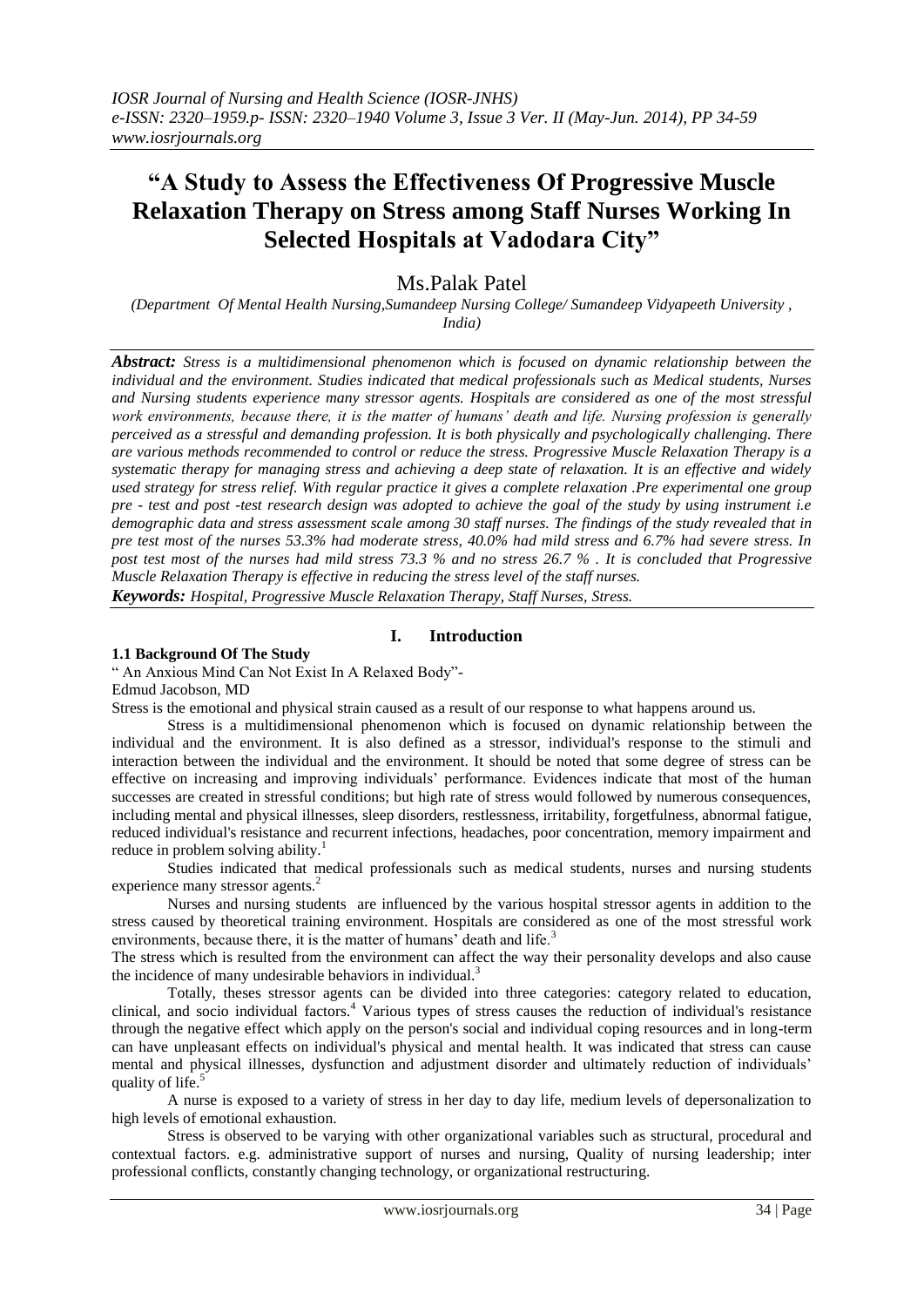In a review of 68 articles on nurses' role stress Hancock, et al, U. S. A. in 2005, stated that the most frequently identified stressors were workload, role conflict, ambiguity, and lack of support from management and senior staff (Melissa Stoppler, 2005).

Nursing profession is generally perceived as a stressful and demanding profession. It is both physically and psychologically challenging.

There are various methods recommended to control or reduce the stress.<sup>8</sup>

Stress coping skills have a comprehensive concept and multiple cognitive-behavioral components. Generally, coping has been described as efforts to comply the individual with the environment or efforts for preventing from the negative consequences of stressful situation. Two main methods for preventing from stress are deal with problem-focused directly on the issue which includes direct activities on the environment in order to change or correction of the situation which is threatening and also emotion-focused practices which include thoughts or activities in order to control the unpleasant feelings which have been created from stressful conditions. Problem oriented therapys include active methods such as cognitive and behavioral problem solving.<sup>9</sup>

Cognitive-behavioral coping strategies are the most effective methods to reduce the stress.<sup>10</sup>

Considering that all the living organisms experience the stress, the aim of nursing is not removing the whole stress completely, because stress is part of the life. Response to stress can be in an unhealthy way, and the role of the nurse at this time is helping to promote the health. Health promotion includes strategies for reduction and management of the stress, the nurse also can use nursing process in order to manage the stress.<sup>11</sup>

Stress management practices include; yoga relaxation, progressive muscle relaxation, breathing exercises, meditation and mental imagery.<sup>12</sup>

A study findings indicated that stress symptoms were experienced by 100 per cent of staff nurses. Working experience, critically ill patients and environmental factors are contributing to the stress experienced by the nurses.

Progressive muscle relaxation therapy is a systematic therapy for managing stress and achieving a deep state of relaxation. that has been effectively used to control stress and anxiety relieve insomnia, and reduce symptoms of the stress. It is an effective and widely used strategy for stress relief. With regular practice, progressive muscle relaxation therapy gives a complete relaxation Dr. Edmund Jacobson (1930- 1975).

The progressive muscle relaxation Therapy leads to statistically significant changes in physiological stress and muscle conditions (Campos de Carvalho)

#### **1.2 Need For The Study**

WHO reports 50% employees in India Including nurses are under stress, 30% have problems of marital discord, 20% suffer from depression, 49% of people under stress say they suffer from upset stomach or nausea, 71% people under stress are not productive and cry regularly. UNESCO say's over 50% of children brought up in stressful conditions worldwide. Globally 1 out of every 10 students suffers significant distress. Over 50% of employee, lost workdays across the world are due to stress. The US government spends \$ 3 billion per year on stress related issues such as compensation claims, medical expenses and reduced productivity. India is spending very less amount while rate of prevailing is higher than USA. Shankaraiya (1984), Sulochana (2005) NIMHANS study says 36 % professional nurses in Bangalore show signs of psychiatric disorder due to Job related stress.(2010)

Nurse patient ratio is never maintained in Gujarat

E.g. Mental health Institute- Ahmedabad Psychiatric Patients are specialized nursing need Group. It requires specific therapeutic nursing care so there should be 1:1 Nurse Patient ratio but you see 225 bedded hospital have only 27 staff nurse !!!!!

Nursing profession have multiple responsibilities.

Continues in the Public Vigilance – No personal space, Uncertainty, Insecurity, Anxiety, Stress, Lack of confidence, Lack of appraisal and reward, Over burden of workload, Timely bound task, Administrative responsibilities, Total responsibilities of the Patient, Hospitals and job of the other professionals.

No written guidelines, Confused Job charts, Nursing profession managed and administered by Medical profession.

Occupational hazards – Long hours shift duty, ever changing role, work with hazardous infection and chemicals. Abused and harassed by physicians to class-IV, No personal space. No power to protection from patient, No legal protection –one mistake can spoil job.- Job insecurity. Added by Family responsibility, Transportation, social and religious responsibility No support from superior or coworker, Less promotional opportunity, combined effect of all that hazards on health and alternatively falls in sickness, most nurses suffers from diseases of the stress and Anxiety, Thus stress is in the blood of nursing profession.

In reviewing stress and its consequences, in the stress coping strategies, the method of response to it would be more important than the nature of stress itself. The more appropriate method used in coping with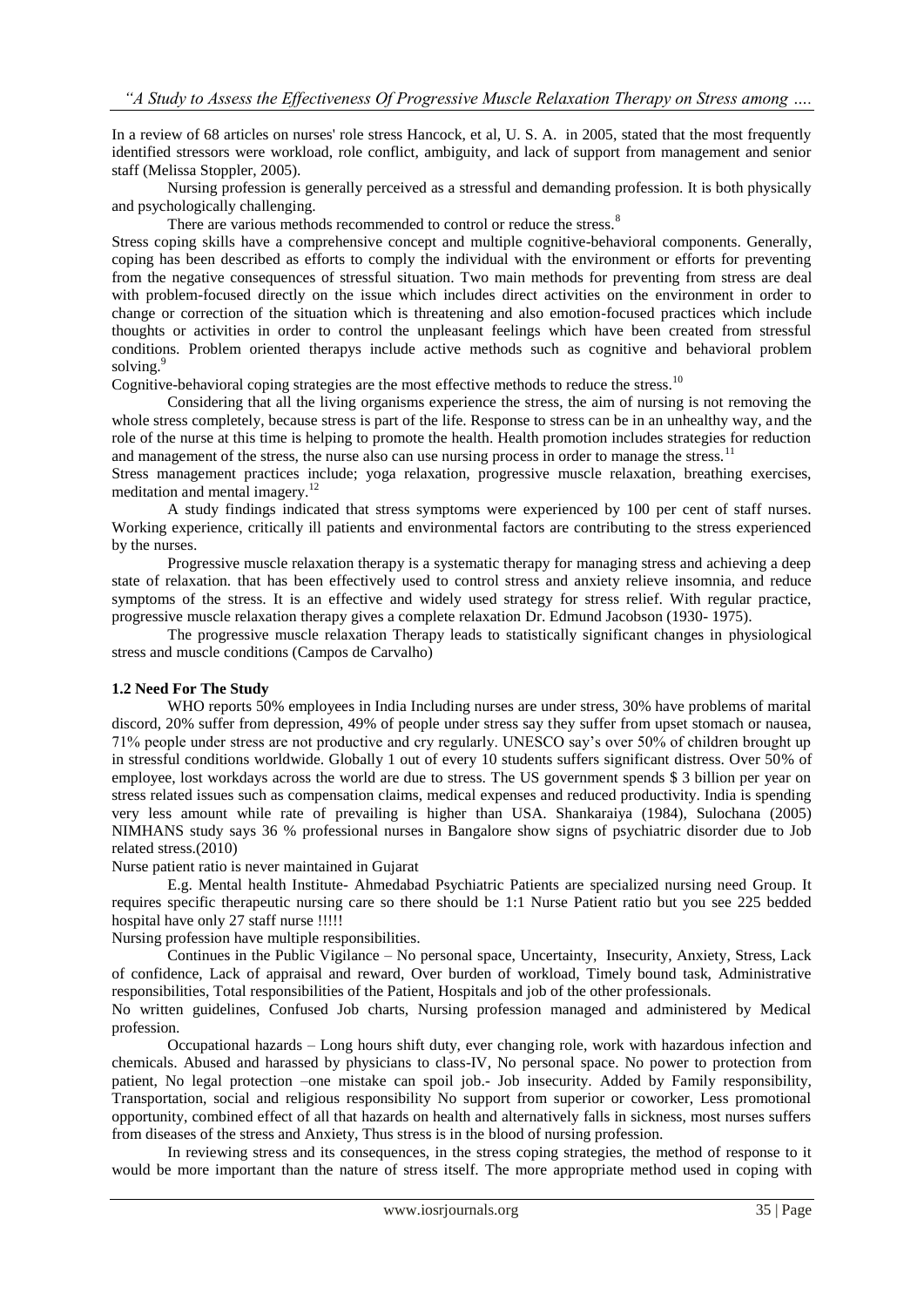stress, the less he/she would be damaged.<sup>7</sup> There are various methods recommended to control or reduce the stress. $8$ 

For the goals of lowering professional stress and improved satisfaction, social support and improved team cooperation could protect nurses against burnout.<sup>13</sup>

Ibrahim Humaida (March 2012) studied" co-relation to examine the relationship between stress and psychosomatic complaints among nurses in a hospital at Tabarjal‖. The researcher selected 56 nurses working in hospital through the simple random sampling technique. Using the descriptive method the samples had requested to complete a questionnaire for rating of stress and the most common psychosomatic diseases. The results revealed that the stress was dominant among nurses, the prevalence of psychosomatic complaints was significantly higher in nursing profession, and there was significant correlation between stress and psychosomatic complaints among nurses. The study concluded as this research confirmed the effect of stress on the prevalence of psychosomatic symptoms among nurses. $1$ 

Karick H et al (September 2011) conducted an evidence-based empirical study on work characteristics among Nigerian nurses to determine how the roles and responsibilities associated with stress. 2245 Samples were studied. Nurses' empathy for and connection with patients demonstrates core professional values which are essential but, consequently, attract certain factors capable of inducing stress. Analyses showed levels of stress among Nigerian nurses experience medium to high levels of stress. Stress is varying with structural, procedural and contextual factors such as administrative support of nurses and nursing, inter and intra professional battles, and constantly changing technology. This study calls for further research into stress in the nurses.<sup>15</sup>

[Derek Bryan](http://www.camcommons.org/derek-bryan.html) (May 2013) reported in CAM Commons Evidence-Based Complementary And Alternative Medicine For The Twenty-First Century that Progressive muscle relaxation is a [type of therapy](http://www.webmd.com/balance/stress-management/stress-management-doing-progressive-muscle-relaxation) used to help patients control the levels of tension in their muscles. Proponents of progressive muscle relaxation claim it is beneficial for the treatment of several physical and mental health conditions. These therapeutic theorists speculate that chronic muscular tension is a leading cause of most physical and mental ailments. While this notion is treated with scientific skepticism, there are a number of positive benefits that the technique can offer.<sup>16</sup> Cathy Wong (2011) investigated "an experimental study on volunteers to compare effectiveness of progressive muscle relaxation technique against music therapy in USA." The researchers exposed volunteers to a stressful situation and then undergo progressive muscle relaxation technique or music therapy, or take part in a control group. Results revealed that members of progressive muscle relaxation group experienced greater relaxation including a more significant decrease in heart rate than the rest of the study members and helps soothe stress by reducing levels of hormone cortisone released in response to stress.<sup>17</sup>

Jose Rojan, D'Almeida (August 2013) conducted a study on, "Effectiveness of Jacobson's Progressive Muscle Relaxation (JPMR) on Blood Pressure and Health Related Stress Level among Patients with Hypertension in a Selected Hospital of Mangalore" The aim of the study is to assess the effectiveness of Jacobson's Progressive Muscle Relaxation (JPMR) on blood pressure and health related stress level among patients with hypertension. An evaluatory approach with one group pretest- post test design was done on a sample of 40 . JPMR was administered for 20 minutes to the patients for 4 days both in the morning and evening as 8 sessions. Pre and post intervention BP and health related stress was assessed, The mean systolic BP had reduced from  $155.8 \pm 10.14$  to  $121.7 \pm 4.47$  and mean diastolic BP had reduced from  $92.7 \pm 4.52$  to  $79.9 \pm 62.63$ after the administration of JPMR. The average reduction of systolic BP was 6.42 mm of Hg and that of diastolic BP was 0.8 mm of Hg over the 4 days. The mean health related stress level had reduced from  $94.03 \pm 7.64$  to  $62.8 \pm 7.15$ , with a mean percentage reduction of 19.5%. JPMR is a cost-effective, non-invasive, nonpharmacological alternative therapy in the management of stress and hypertension.<sup>18</sup>

#### **1.3 Statement Of Problem**

**"A Study To Assess The Effectiveness Of Progressive Muscle Relaxation Therapy On Level Of Stress Among Staff Nurses Working In Selected Hospitals At Vadodara City."**

#### **1.4 Objectives Of The Study**

 To assess the pre-test and post-test level of stress among staff nurses working in selected hospitals at vadodara city.

 To evaluate the effectiveness of the Progressive Muscles Relaxation Therapy on level of stress among staff nurses working in the selected Hospitals at vadodara city.

To find out the association between the post test stress score with selected demographic variables.

#### **1.5 Hypothesis**

H1 – there will be significant difference in the level of stress before and after administering Progressive Muscle Relaxation Therapy among staff nurses working in selected hospitals at vadodara city.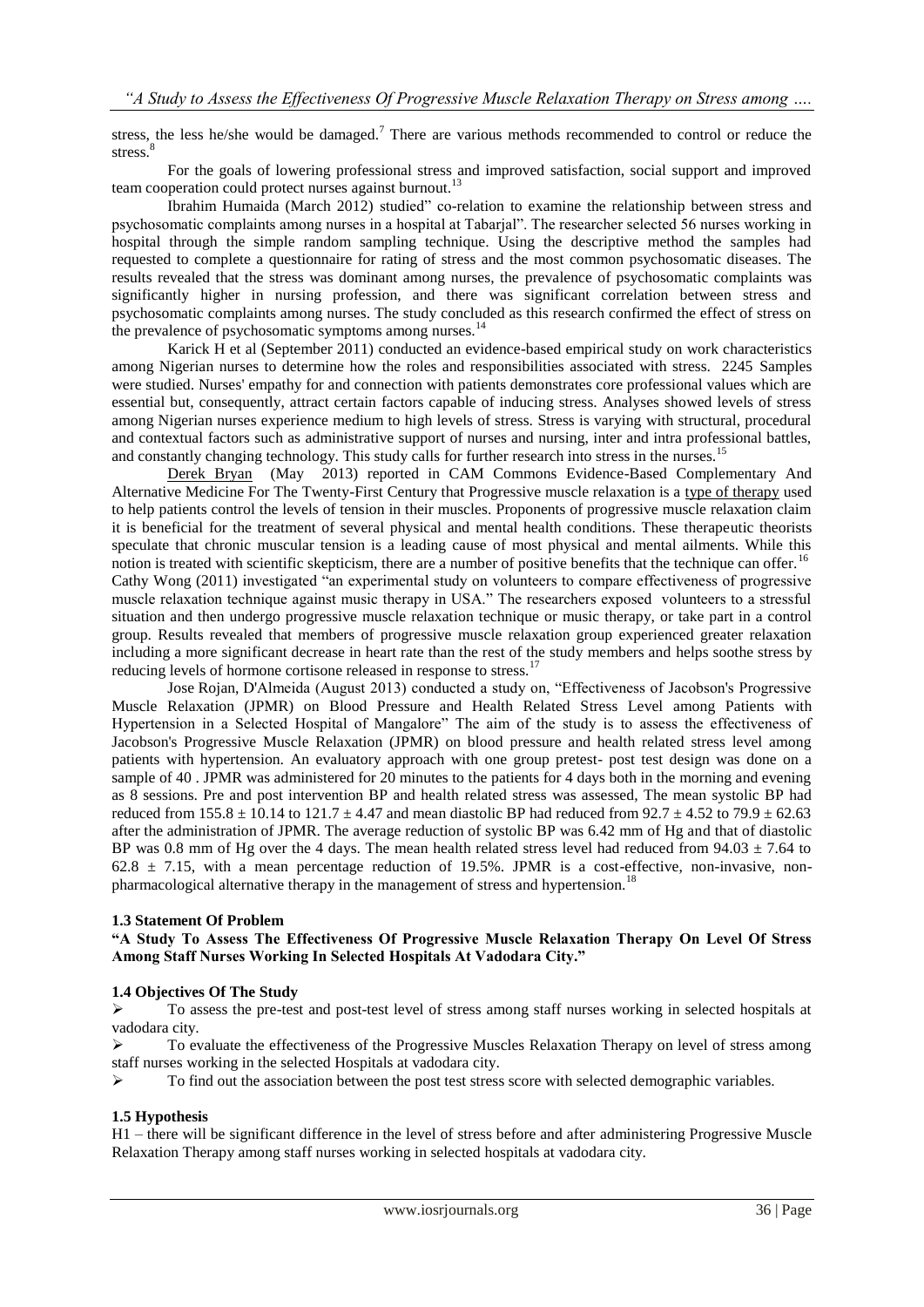H2 – there will be significant association between level of post test stress of staff nurses with the selected demographic variables.

## **1.6 Assumption**

 $\triangleright$  Staff nurse may be at risk for stress

 $\triangleright$  The environmental factors may play a major role in determining psychological well being of staff nurse.

 $\triangleright$  The environmental factors may enhance positive or negative mental health among staff nurse.

#### **1.7 Operational Definitions**

**Assess**

 $\triangleright$  The statistical measurements of level of stress among staff nurses as determined by the stress assessment rating scale.

#### **Effectiveness**

 $\triangleright$  The significant decrease in the level of stress among the staff nurses after administration of progressive muscles relaxation therapy as evidenced by the mean pre-test and post-test score.

#### **Progressive Muscles Relaxation Therapy**

 Progressive muscles relaxation therapy can train staff nurse to reduce their stress levels by deliberately inducing relaxation in their muscles. The therapy relies on applying tension and relaxing that muscle group, progressing through all the muscle groups of the body to create a deep sense of calm.

#### **Stress**

 $\triangleright$  The word stress as a state of disequilibrium to an emotional or physical disturbance experienced by the staff nurses that occurs when there is a disharmony between demands occurring within an individual's demographic characteristics as an internal environment or working environment as an external environment and staff nurses' ability to cope with those demands.

#### **Staff Nurse**

 $\triangleright$  Staff Nurse - It means a registered nurse having minimum educational qualification is Basic B.Sc. Nursing and working with a designation of Staff Nurse in selected hospitals at Vadodara city.

## **1.8 Conceptual Framework**

 $\triangleright$  Conceptual framework is a group of related ideas, statements, or concepts which deals with concept that are assembled by the virtue of their relevance to a common theme. A conceptual model broadly presents an understanding of the phenomenon of interest and reflects the assumption and philosophic views of the model's designer.

 $\triangleright$  The proposed study was aimed to assess the effectiveness of progressive muscle relaxation therapy on stress among staff nurses working in selected hospitals at vadodara city.

 The Conceptual framework of the study was based on Ludwing Von Bertanloffy's General system theory. In 1968 Bertanloffy's introduce this theory as a universal theory that could be applied to many fields of study.<sup>19</sup>

 $\triangleright$  According to Bertanloffy, General system theory provides a way of examining interrelationships and deriving principles. Theorist described human begin as an open system, for proper functioning of human being depends on the quality of its input, throughput, output and feedback. Being an open system, the client is capable of receiving information and gain knowledge from his environment. Utilizing this capacity of client, investigator takes the opportunity to provide information. The investigator examines whether the information is processed or not with the help of feedback.

Bertanloffy's model includes the following components.

## **System**

System is connected, interdependent, interacting elements (E.g. components, people) that are hierarchically organized in to a single entity for the purpose of achieving a common goal. In the field of nursing, system can be an individual, a family or a community. These systems are always complex and are often studied as sub system.

In the present study, staff nurses working in hospitals of vadodara city are considered as a system.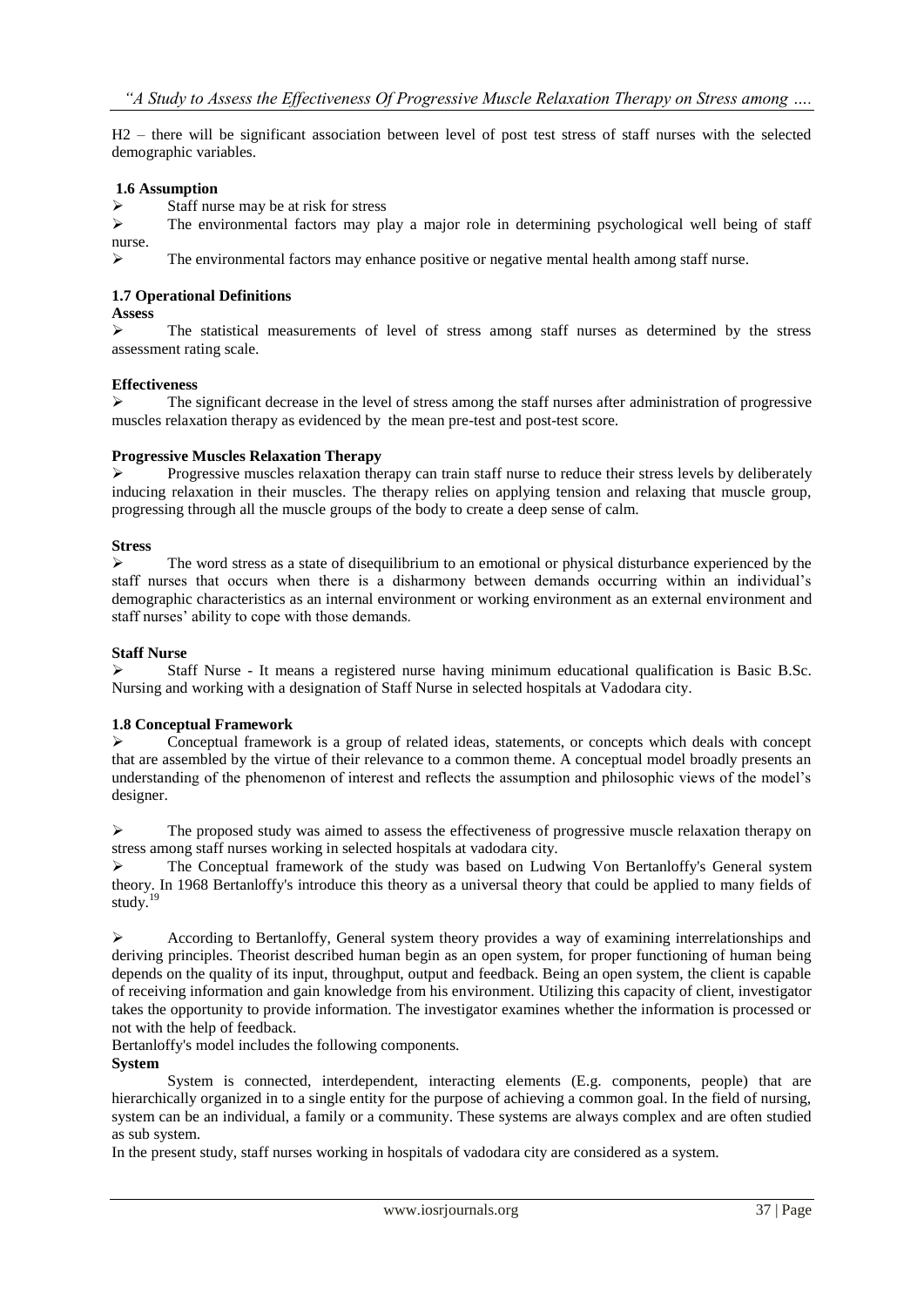## **Subsystem**

Subsystem is operationally defined as connected, interdependent, interacting elements that are part of large system.

In the present study, subsystem is staff nurses working in selected hospitals at vadodara city.

#### **Input**

Input consists of information, material or energy that enters the system.

In this study, an input includes selected socio demographic variable and existing level of stress among staff nurses working in selected hospitals at vadodara city. The pre-test questionnaire which is assessing the level of stress among staff nurses regarding various stressors like job design and workload, patient care, peer problems, problems related to supervisor/physician, uncertainity concerning treatment, miscellaneous etc. indicates the need for appropriate intervention.

#### **Through put**

The system uses, organizes and transforms the information in between input and output is throughput or process.

The present study try to evaluate the effectiveness of progressive muscle relaxation therapy on stress among staff nurses. by administering the progressive muscle relaxation therapy the investigator conduct the post –test and compare the results of pre and post test.

#### **Output**

Output is the transformed from of information, energy and matter that is given out by individual after processing. It is the evaluation phase.

The outcome of Progressive Muscle Relaxation Therapy is evaluated by stress scale. After post test, there will be significanant reduction in level of stress that indicates the effectiveness of Progressive Muscle Relaxation Therapy on Stress Among Staff Nurses.

#### **Feedback**

Feeedback refers to the process through which information is achieved at each stage of the system ,it also serves an input for the purpose of guiding and directing the system.

The feedback refers to the output that may be positive, negative or neutral. In this study, feedback measured in the output reveals the significant effectiveness or non effectiveness of the progressive muscle relaxation therapy on stress.



#### **1.9 Scope Of The Study**

Staff nurses are one of the occupation in which people working used to carry stress. Thus it is essential that all staff nurses understand how the progressive muscle relaxation therapy can help to reduce the stress. Lack of knowledge about stress management techniques can cause a high level of stress. Scope of the present study:

 $\triangleright$  The study findings would throw light on the level of stress which the staff nurses having.

 $\triangleright$  The study could guide nurses regarding the useful and effectiveness of progressive muscle relaxation therapy.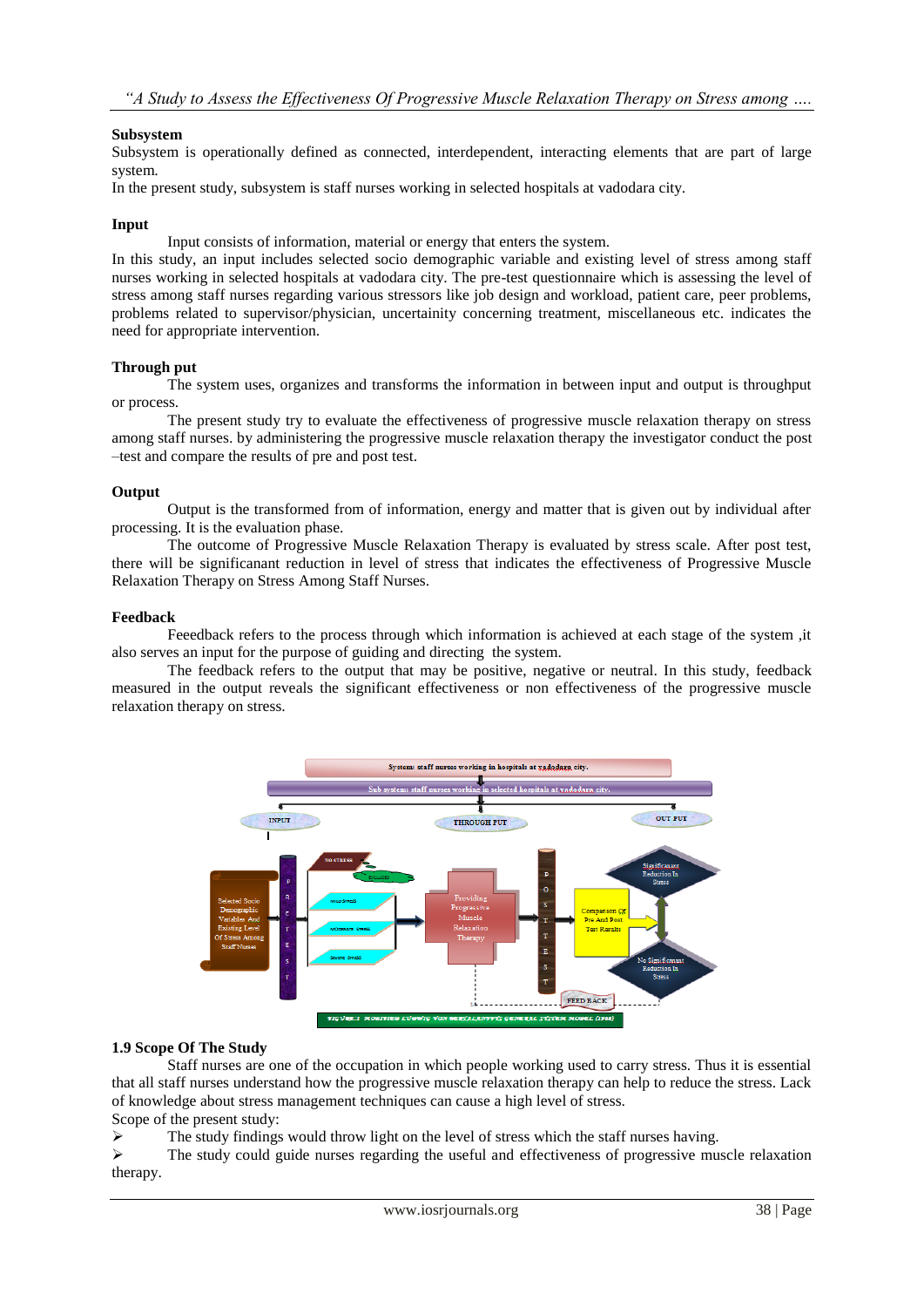## **II. Review Of Literature**

Literature review is key component of the research study. It is also a very important step of the research process. The literature review of this study has written in this chapter.

Literature review lays a systematic foundation for the research study. It explores and reveals the existing knowledge and information in the context of the present research study. Literature review in a specific area uncovers in depth information that provides support to the current research study. The explore information helps in designing the research study.

The literature review for the present study organized under the following headings.

- 1.1 Literature review related to stress among staff nurses
- 2.2 Literature review related to the effectiveness of the Progressive Muscle Relaxation Therapy
- 2.3 Literature review related to Progressive Muscle Relaxation Therapy and stress

## **2.1 - Literature Review Related To Stress Among Staff Nurses**

Deependrasingh Kushwah (2011) had done" a descriptive study to assess occupation stress of the newly qualified staff nurses of government and private hospital influenced by selected demographic variable at Bangalore, Karnataka". The 60 newly qualified staff nurses selected by random sampling method. Sulivan stress assessment rating scale for nurses is used to assess the level of stress among nurses. Result shows nursing profession perceived as a physically and psychologically stressful. It is both challenging and demanding profession. There is a growing body of evidence, which validate that health care providers particularly nurses experience stress in the course of carrying out their work.<sup>20</sup>

M. Joy (2011) carried out "a comparative study to assess the level of occupational stress among staff nurses working in the day shift with that of night shift in selected hospitals was at Mangalore". 40 staff nurses each from day and night shift Sample for the study were selected by convenient sampling technique. Demographic data collection comprised age, sex, religion, marital status, psychiatric department area, income of family, residential area, years of experience and a structured questionnaire 50-item self-reports instrument had used to assess participant staff nurses' stress. The data of participants maintained in a daily log that described day-to-day stressors and how they coped with these. The study concluded, as there is significant association between level of occupational stress and selected demographic variables of staff nurses.<sup>21</sup>

Ningthoujam Monalisa Chanu (2011) had done" a study to assess the effectiveness of structured teaching programme on stress and coping among caregivers of hospitalised patients in a selected psychiatric hospital in Bangalore." The study had done on 50 caregivers of hospitalized patient at Spandana Hospitals, Nayandahalli at Bangalore. Pre and posttest assessment had done with five point rating scale to assess the level of stress among caregivers. The study findings reveal that stress and coping among caregivers could manage to prevent further complication. The study had concluded that the structured teaching programme on stress and coping effectively reduced the level of stress and enhanced level of coping of caregivers of hospitalized patient.<sup>2</sup>

Nirmanmoh Bhatia et al (January 2011) carried out" a hospital based cross sectional study on occupational stress amongst nurses from two tertiary care hospitals in Delhi." Samples were 87 randomly selected staff nurses. Data was collected using self-administered questionnaire on stressors in daily life and at workstation and socio demographic profile. Results revealed 87.4% of nurses reported occupational stress. Highly stressful sources were Time Pressure, handling various issues simultaneously such as work situation and responsibilities. High level of skill requirement of the job was the most important stressor directly related to nursing profession. The study concluded as high prevalence of stress found amongst nurses and suggests that the need for stress reduction programmes targeting specific important stressors.<sup>23</sup>

Beverly J. Myers (2010) had presented " a mixed methods study on organizational support, perceived social support, to assess stress among psychiatric nurses at Albama." The role social support received at work, personal characteristics, and work factors play an important role in nurses' decisions to leave a current job position examined based on the survey data obtained from a convenience sample of 321 psychiatric nurses registered with the Alabama Board of Nursing. The significant predictors of psychiatric nurse's stress in the study perceived support from the health care organization, family social support, age, gender, nursing education, years of nursing experience, hours worked each week, and years in current job position. Psychiatric nurses appeared to be at a greater risk for stress if they perceive that the physical demands of the job exceed their abilities that the requirement of the job interferes with family obligations, level of education, lack appreciation and years of nursing experience.<sup>24</sup>

Hsu H. Y. et al (July 2010) conducted "a cross sectional study among nurses on job stress, achievement motivation and occupational burnout in Taiwan." Sample was selected 121 nurses through simple random sampling technique. The results indicate that overall job stress ranged from medium to high. The greatest source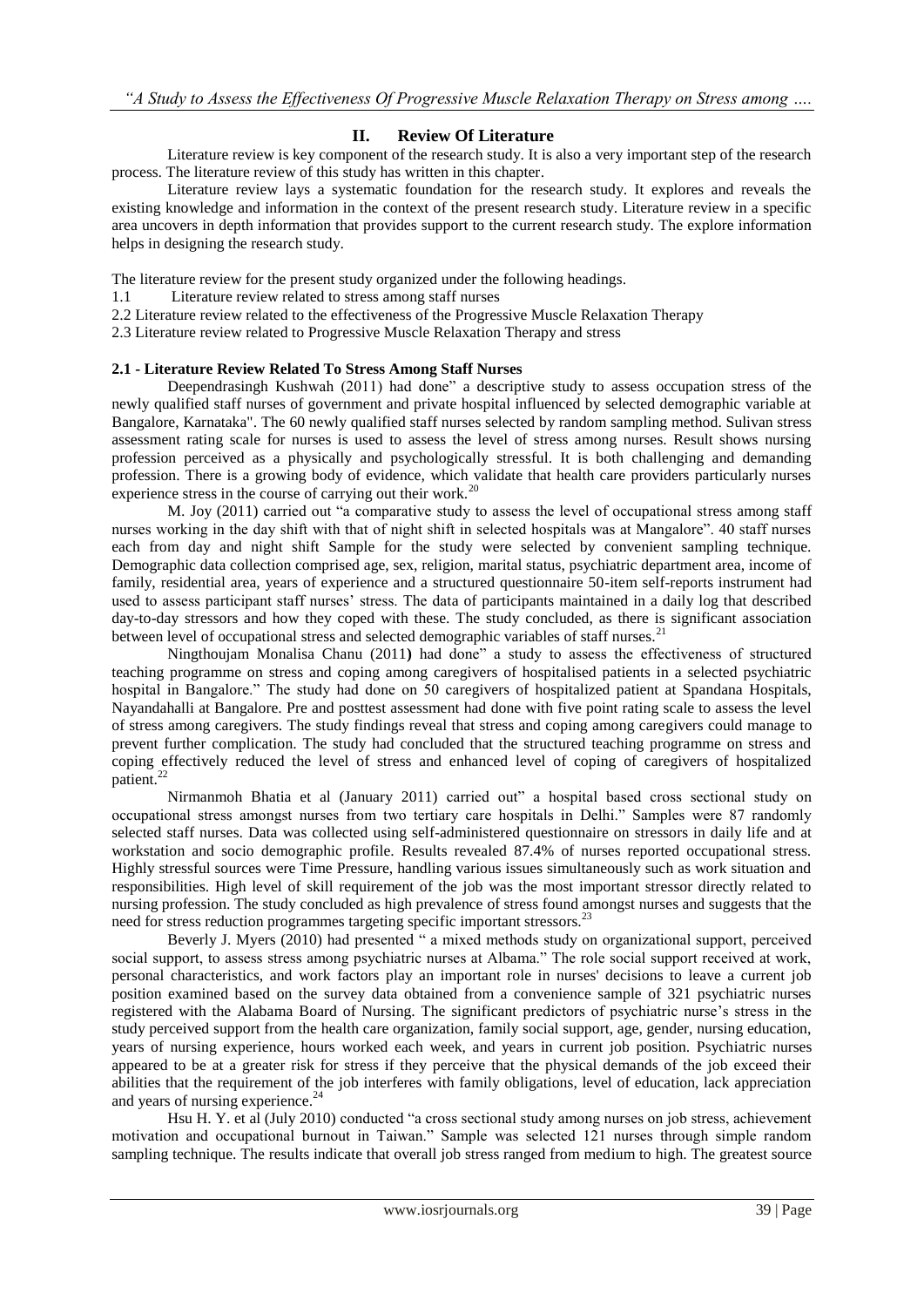of job stress was organizational interaction followed by job load and role conflict. The study concluded that job stress is a predictor of occupational burnout may influence the quality of care by the nurses.

Urmila Rani Srivastava (June 2010) done "an experimental study of Stress and negative mental health outcomes related to shift work at Varanasi, India.‖ Data collected using a self-reported questionnaire including general health related questions and compared with control Group of day worker. Finding provide evidence that shift workers significantly experienced higher levels of job and life stress, the related stressors are role ambiguity, role conflict and work overload were the major predictors of negative mental health outcomes among shift workers. It adds that shift work is opposed to the human circadian system causes multiple physiological, psychological and psychosocial problems for shift workers.<sup>26</sup>

Εleni Moustaka (April 2010) investigated ―a study to assess sources and effects of Work-related stress in nursing at Thrace, Europe." Method of this study using web sites for reviewing various publications and abstracts around the exact theme 'stress, occupational stress, and nursing'. It results that a number of aspects of working life are link with stress, namely work overload and role-based factors such as lack of power, role ambiguity, and role conflict. Threats to career development and achievement, including threat of redundancy, being undervalued and unclear promotion prospects are stressful. Stress is associated with reduced efficiency, decreased capacity to perform, a particular type of hospital unit, stress arises from the physical, psychological, and social aspects of the work environment. High levels of stress adversely affect patient care.<sup>27</sup>

Kane PP (April 2009) carried out " an exploratory study to identify stress causing psychosomatic illness among nurses at 2 hospitals in Maharashtra." Demographic data collected by a questionnaire and stress assessed by modified stress assessment rating scale. Data collected from 106 staff nurses. The results showed that 26.42% had mild stress, 66.04% had moderate level of stress, and 7.55% had severe level of stress. The work related stress include not finishing work at time (78.3%), backache due to standing for long hours (61.3%), shortage of staff (58.5%) and night duty (20.8%).<sup>28</sup>

Christopher Sudhaker (December 2009) reviewed "a study to assess job stress, coping strategies and the job quality index of nurses working in selected multispecialty hospitals at Mangalore." This study adopted survey approach and 60 staff nurses selected using non-probability convenience sampling technique. Survey approach adopted for data collection. Demographic Performa of nurses collected using Job Stress Index, Coping checklist, and Job quality index. The results of the study revealed that the nurses had moderate to high levels of stress. The occupational stress costs a de-motivated and underproductive workforce. The study shows that there is close relationship between coping strategies, job quality, and the job stress. Improving these variables will help to improve Job satisfaction thereby improves the quality of nursing care.<sup>29</sup>

Dr. M. I. Noor azlin (2006) conducted "a descriptive study aimed to Prevalence of Stress and Coping Mechanism among Staff Nurses in the Intensive Care Unit at Kebangsaan, Malaysia." The study samples were 67 staff nurses examined the relationship between working environment, socio-demographic data and factors influencing stress. Findings indicated that stress symptoms experienced by 100 per cent of staff nurses.Working experience, critically ill patients and environmental factors are contributing to the stress experienced by the nurses. $30$ 

Dr. Richard A. White (2006) had done "a Masters Theses and Doctoral Dissertations on Perceived stressors, coping strategies and stress pertaining to psychiatric nurse working on locked psychiatric units at Eastern Michigan." The theses say's experience in mental health nursing was the significant demographic characteristic with correlation to emotional exhaustion, concluded that psychiatric nurses with more experience demonstrated fewer stress while the nurses with less experience shows depersonalization and experiencing higher levels of stress. The study found relationship among perceived stressors, coping strategies, and stress.<sup>31</sup>

Atish Taukari and Tanmay Bhattacharya (2004) had done "a Comparative Study of Role Stress in Government and Private Hospital Nurses in Mumbai." This paper explores nurses' occupational stressors and coping mechanisms. Occupational stress among nurses appears to vary according to individual and job characteristics. Common occupational stressors among nurses are workload, role ambiguity, interpersonal relationships and death & dying concerns. Emotional distress and psychological morbidity result from occupational stress.<sup>32</sup>

Purvi Parikh et al (2004) investigared "Occupational Stress and Coping among Nurses' at Powai, Bombay.‖ Among nurses, occupational stress appears to vary according to individual perception, and job characteristics. Common occupational stressors among nurses are workload, role ambiguity, and interpersonal relationships. Emotional distress and psychological morbidity could also result from occupational stress. Nurses' common coping mechanisms include problem solving, social support, and avoidance. Coping and job satisfaction appear to be reciprocally related. Prophylactic and curative measures are important for nurses at both personal as well as organizational levels. $3<sup>3</sup>$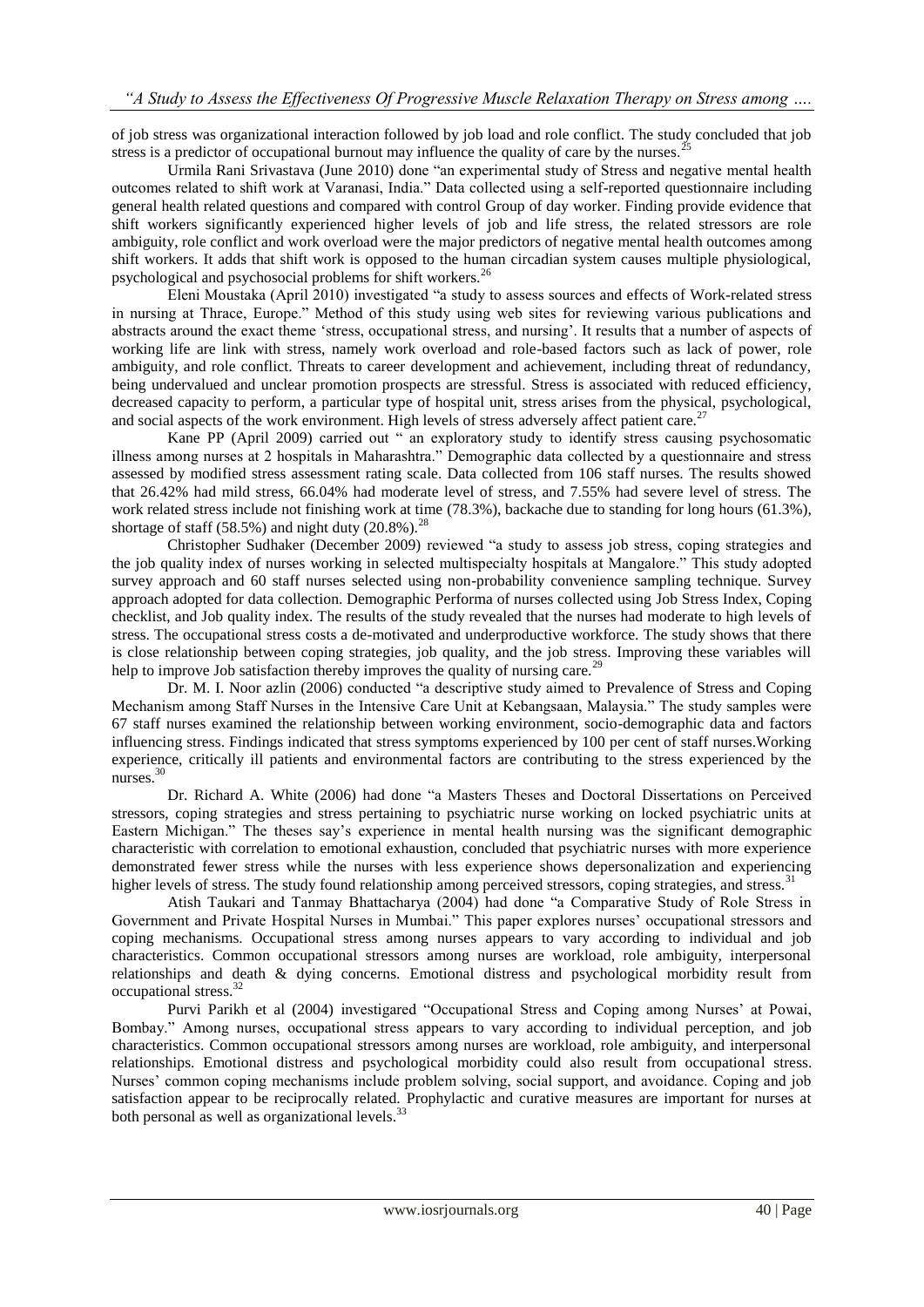## **2.2 - Literature Review Related To The Effectiveness Of The Progressive Muscle Relaxation Therapy**

Rob ( 2013) reported in move 2 wellness that Progressive muscle relaxation involves a two-step process in which you systematically tense and relax different muscle groups in the body.With regular practice, progressive muscle relaxation gives you an intimate familiarity with what tension—as well as complete relaxation—feels like in different parts of the body. This awareness helps you spot and counteract the first signs of the muscular tension that accompanies stress. And as your body relaxes, so will your mind. You can combine deep breathing with progressive muscle relaxation for an additional level of stress relief.<sup>34</sup>

Nayak H K, Hemant Tiwari et al (2011) had carried out "a community-based cross-sectional study to assess the prevalence and pattern of stress relaxation practices in Ahmedabad city, Gujarat, India." The prevalence of different types of Stress Relaxation practices in relation with their socio demographic profile studied. Results reveals that out of 904 persons above 20 years of age were surveyed among them 310 doing Stress Relaxation practices were able to maintain balance between work and other activities than non - stress relaxation practices group. Also concluded that research study of the stress among the workers of sedentary occupation should be carried out.<sup>35</sup>

Liza varvogli, Christina darviri (2011) reported in " stress management techniques, evidence based procedures that reduce stress and promote health‖ for post graduate programme of stress management and health promotion, Athens medical school, university of Athens, stated that after a thorough literature review in major databases (MEDLINE, Scopus, Science Direct) the following techniques were identified and are presented and briefly discussed here Progressive muscle relaxation, Guided imagery, and emotional freedom technique.<sup>36</sup>

Gregory E. Harris (2010) reviewed "a progressive muscle relaxation technique is an effective treatment for numerous psychological and physical conditions when used in a thorough and systematic manner at University of Calgary.‖ Progressive Muscle Relaxation Technique often overlooked by helping professionals. It is a viable treatment option. This article reviews research on the treatment efficacy of Progressive Muscles Relaxation Technique describes how to effective use it with clients. It is hope that helping professionals will come to understand the proper uses and potential benefits of Progressive Muscles Relaxation.<sup>3</sup>

Ghafari S. et al (August, 2009) had done "a quasi experimental research study on "Effectiveness of applying progressive muscle relaxation technique for quality of life of patients with multiple sclerosis at Fasa, Iran." Study concluded as Progressive Muscle Relaxation Technique is practically feasible and is associated with increase of life quality of multiple sclerosis patients; so that health professionals need to update their knowledge about Progressive Muscle Relaxation Technique as complementary therapies.<sup>38</sup>

Max G Feirstein (2009) a dissertation thesis of "a quasi experimental investigation, 'Moderate effects of worry on group-induced relaxation states' in Australia.‖ An experimental study was to determine whether the characteristics of absorption or worry would moderate by the effects of progressive muscle relaxation technique or guided imagery delivered to groups. Twenty male and 49 female students were administered either progressive muscle relaxation technique or imagery by a certified hypnotherapist. Although both treatments produced significant increases in relaxation and reductions in stress and anxiety, relaxation scores increasing from pre-test to post-test and stress and anxiety decreasing, It is suggested that progressive muscle relaxation technique may hold certain inherent benefits over imagery, as it may be less likely to were cause adverse effects.<sup>3</sup>

Ohmori F. (2007) had tested "exercise-induced blood flow tested in relation to progressive muscle relaxation technique at New York." Different multi-component like cognitive, relaxation and exposure techniques for the treatment of generalized anxiety have shown significant improvements in blood circulation and reduction in anxiety. The study recommended Progressive Muscle Relaxation Technique is a self-control procedure as part of these treatments. It has proven to be effective in the treatment of anxiety. <sup>40</sup>

Giju Thomas (2006) carried out "A quasi experimental study to determine the effectiveness of progressive muscle relaxation technique on anxiety among elderly people in selected old age home at Bangalore." Study was carried out in sarvodaya old age home, bangalore. Data was obtained from the 40 elderly persons staying in sarvodaya old age home through the standard state trait anxiety inventory scale the level of anxiety was assessed. Purposive sampling technique was used . the finding of the study reveals that the mean level of anxiety during pretest was 89.82 and post test it was reduced to 69.55. there was an effectiveness found after STP of progressive muscle relaxation technique through statistical analysis by using paired  $'t$  test. (t = 5.524  $P < 0.05$ 

Conrad A. & Roth W. T. (2006) had conducted "a comparative study to find effectiveness of progressive muscle relaxation technique against the exercise in autogenic training as muscle relaxation therapy for anxiety disorders in USA." The exercises emphasize sensations involving the autonomic nervous system (e.g. warm hands, slow heart rate). Progressive Muscles Relaxation Technique has greater effects on muscles tension and symptoms associated with it than Autogenic Training does. Progressive Muscles Relaxation is more effective than Autogenic Training<sup>42</sup>.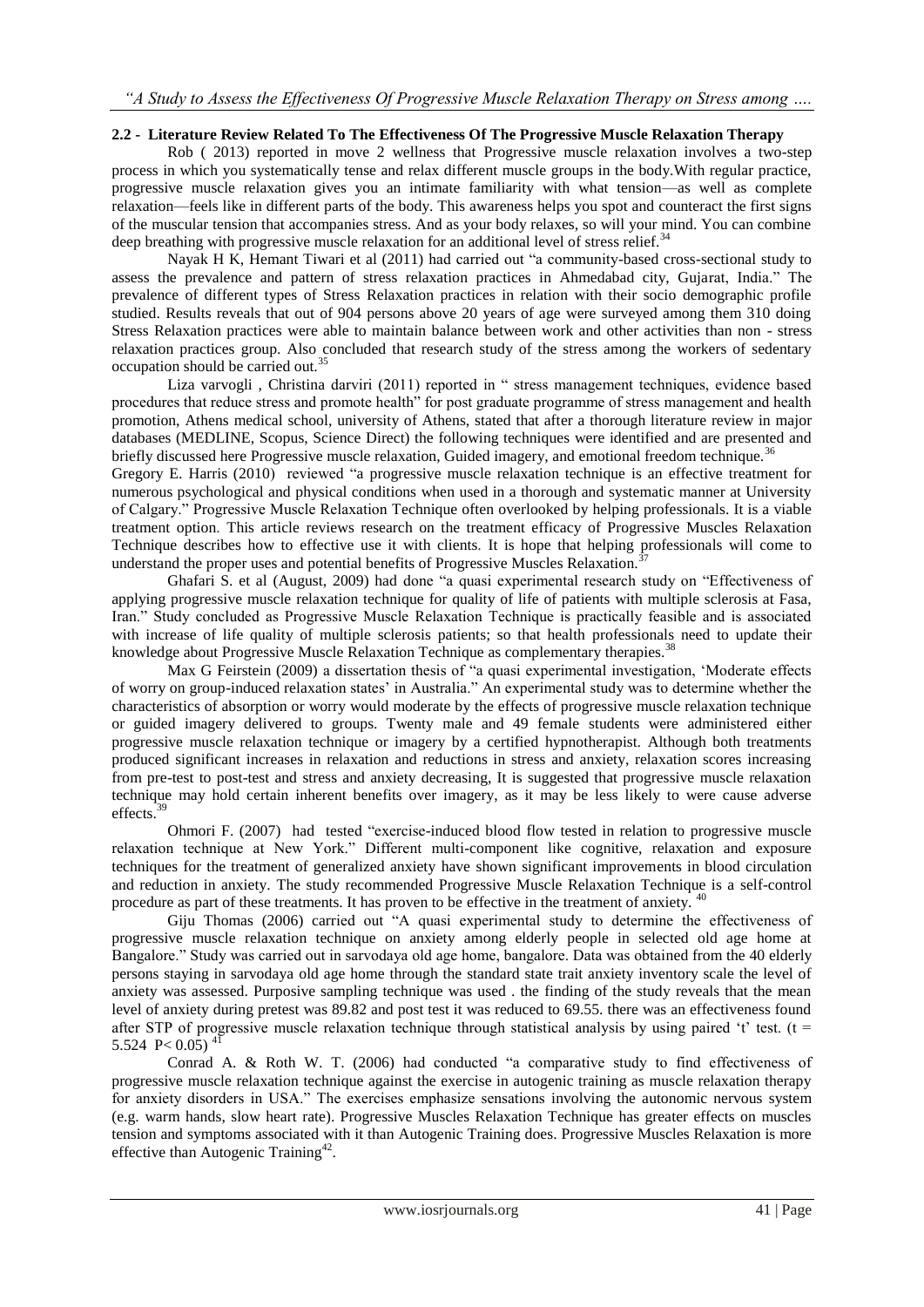D Berry s. (1981) conducted a study on "An evaluation of progressive muscle relaxation on stress related symptoms in a geriatric population" Ten highly anxious women, between the ages of sixty-nine and eighty-four, participated in a five month study designed to test the hypothesis that progressive muscle relaxation would reduce psychosocial stress in a group of high risk senior citizens. The women, who had lost their husbands within the last five years, responded to an offer extended to nervous senior citizens to participate in a relaxation study. Five women were assigned to the treatment group and five to a control group. The treatment group received two weeks of baseline evaluation, ten weeks of one hour in vivo relaxation training, and ten weeks of home practice using taped instructions. The control group had an identical schedule except instead of progressive relaxation training they received a pseudorelaxation procedure and had no home practice. All participants were evaluated prior to training, at the end of training, and ten weeks after training. Participants were also measured on the following factors: 1) state and trait anxiety, 2) self-report muscle tension, 3) hours to fall asleep, 4) number of nocturnal awakenings, and 5) headaches. Results indicate significant differences on all five measures between the experimental and control group. With the exception of trait anxiety, the experimental group manifested significant improvements on the remaining five measures from baseline to end of training. For state anxiety, a significant improvement continued during the ten weeks of home practice following the end of training.<sup>43</sup>

Edmund Jacobson (1934) Progressive muscle relaxation technique is a relaxation technique of stress management developed by American physician. This progressive muscle relaxation technique is focus on tensing and releasing tensions in the 16 different muscle groups. Jacobson reasoned that since muscles tension usually followed as a byproduct of anxiety, one could lower and reduce anxiety by understanding and learning how to relax those muscles tension.<sup>44</sup>

## **2.3 - Literature Review Related To Progressive Muscle Relaxation Therapy And Stress**

Minseon Park (April 2013) reviewed , "Evidence-based stress management: focusing on nonpharmacological procedure which reduce stress and promote health" Stress, which is defined as a situation in which the homeostasis of the physiological system of one's mind and body is threatened, is composed of two concepts: stressors and stress reactions. Meditation and progressive muscular relaxation are well-known and widely used procedures to reduce the stress response and to improve quality of life.<sup>45</sup>

National Center For Complementary And Alternative Medicine (NCCAM) (FEB 2013) reported that Relaxation techniques include a number of practices such as progressive muscle relaxation, *guided imagery, biofeedback*, self-hypnosis, and deep breathing exercises. Relaxation techniques (also called relaxation response techniques) may be used by some to release tension and to counteract the ill effects of stress.This fact sheet provides basic information about relaxation techniques, summarizes scientific research on effectiveness and safety, and suggests sources for additional information.<sup>46</sup>

Dolbier, christyln, rush, taylor e. (Feb 2012), carried out "a study to examine the efficacy of abbreviated progressive muscle relaxation (APMR) to enhance physiological and psychological functioning among high-stress college students." Participants ( $N = 128$ ) with high Perceived Stress Scale scores. After random assignment, for 20 min, 66 experimental group participants underwent APMR lying down and 62 control group participants lied down quietly. Pre- and post intervention measures included the Endler Multidimensional Anxiety Scale, relaxation items, electrocardiograph heart rate and heart rate variability (HRV), and salivary cortisol. Compared with the control group, the experimental group demonstrated significantly greater increases in mental (Cohen's  $d = 0.32$ ) and physical (Cohen's  $d = 0.32$ ) relaxation, and normalized high-frequency HRV (Cohen's  $d = 0.29$ ), and decreases in low- to high-frequency HRV ratio (Cohen's  $d = 0.31$ ). Small effect sizes were observed for anxiety, normalized low-frequency HRV, and cortisol. Analyses of the reliability and clinical significance of these changes indicate trends in the expected direction. These findings indicate an APMR intervention can have significant short-term effects, both reducing detrimental and enhancing beneficial functioning in high-stress college students.<sup>47</sup>

Kathleen Romito, MD – family medicine, Lisa S. Weinstock, MD psychiatry (May , 2010) reported in WebMD Medical Reference From Health wise that When you have anxiety or stress in your life, one of the ways your body responds is with muscle tension. Progressive muscle relaxation is a method that helps relieve that tension.<sup>48</sup>

Mohsen yazdani (2010), investigated a study on "the effectiveness of stress management training programme (which included progressive muscle relaxation technique) on depression, anxiety and stress of the nurses" in Isfahan university of medical science with 68 samples by using randomazied quasi experimental trial, result saws that there was no significant difference before the intervention in depression, anxiety and stress mean score of two groups, after the intervention, the mean score of anxiety and stress in the intervention group was 5.09 (4.87) & 8.93 (6.01) and in the control group was 10 (6.45) & 13.17 (7.20). this reduction also had been remained after a month.<sup>4</sup>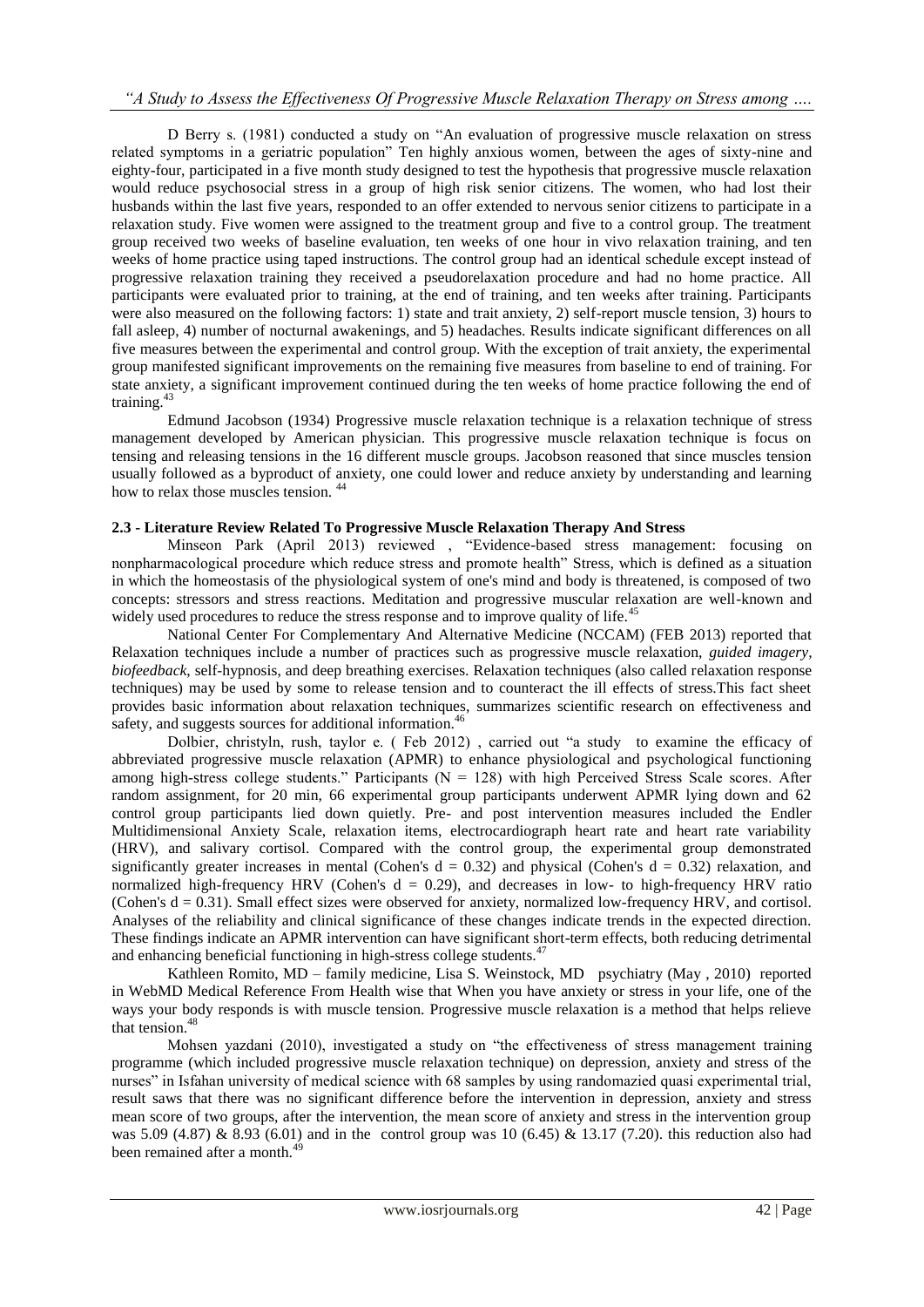Khanna A. paul M and sandhu JS ,  $(2007)$ , had done a study on, "efficacy of two relaxation techniques in reducing pulse rate among stressed females", at gurunankdev university. Punjab with 30 highly stressed female and randomly assigned to 3 groups (N=10 each) (a) group 1 receiving gaalvanickin resistance feedback (b) group 2 receiving progressive muscle relaxation training (c) group3 control. Results indicated that progressive muscle relaxation training can significantly reduce high pulse rate as compared to other two group.CAT scores were reduced by  $50.48\%$  in Progressive Muscle Relaxation group after training.<sup>50</sup>

[Maxwell V. Rainforth,](http://www.ncbi.nlm.nih.gov/pubmed/?term=Rainforth%20MV%5Bauth%5D) [Robert H. Schneider](http://www.ncbi.nlm.nih.gov/pubmed/?term=Schneider%20RH%5Bauth%5D) (2007) conducted a study on Stress Reduction Programs in Patients with Elevated Blood Pressure: A Systematic Review and Meta-analysis Substantial evidence indicates that psychosocial stress contributes to hypertension and cardiovascular disease (CVD). Seventeen trials with 23 treatment comparisons and 960 participants with elevated BP met criteria for well-designed randomized controlled trials and were replicated within intervention categories. Meta-analysis was used to calculate BP changes for biofeedback,  $-0.8/-2.0$  mm Hg ( $P = NS$ ); relaxation-assisted biofeedback,  $+4.3/+2.4$  mm Hg ( $P =$ NS); progressive muscle relaxation, −1.9/−1.4 mm Hg (*P* = NS); stress management training, −2.3/−1.3 mm (*P* = NS); and the Transcendental Meditation program, −5.0/−2.8 mm Hg (*P* = 0.002/0.02). <sup>51</sup>

[Melissa Stoppler, M.D](http://www.medicinenet.com/script/main/art.asp?articlekey=41529) (may 2005) reported in Medicine Net. Com that Progressive muscle relaxation (PMR) is a deep relaxation technique that has been effectively used to control [stress a](http://www.medicinenet.com/script/main/art.asp?articlekey=488)nd [anxiety,](http://www.medicinenet.com/script/main/art.asp?articlekey=9947) relieve insomnia, and reduce symptoms of certain types of [chronic pain.](http://www.medicinenet.com/script/main/art.asp?articlekey=20502) Progressive muscle relaxation is based upon the simple practice of tensing, or tightening, one muscle group at a time followed by a relaxation phase with release of the tension. Doctors have used progressive muscle relaxation in combination with standard therapies for symptom relief in a number of conditions, including [headaches,](http://www.medicinenet.com/script/main/art.asp?articlekey=20628) [cancer pain,](http://www.medicinenet.com/script/main/art.asp?articlekey=42056) [high blood pressure,](http://www.medicinenet.com/script/main/art.asp?articlekey=378) and digestive disturbances. $52$ 

Jeong, Is (2004) investigated study on, "effect of progressive muscle relaxation using biofeedback on perceived stress, stress response, climatric symptoms of middle aged women‖ at korea with 36 samples by using cross over pre-post test design result saws that progressive muscle relaxation technique was shown to be effective in reducing physiological stress responses. It was foundthat pulse rate decreased by 11.21% and electrodermal responses increased by  $35.51\%$  after 45 min of relaxation training.<sup>53</sup>

## **III. Material And Method**

Research methodology indicates the general pattern of organizing the procedure for gathering valid and reliable data for an investigation. The content of this chapter includes research approach, description of setting and population, sampling technique, sample population, description of sample, tool selection, construction, description, and rationale of the tool, procedure of data collection, data analysis, and statistical methods used.

#### **3.1 Research Approach**

The selected research approach for this study is Quantative approach used in the present study to assess the effectiveness of the Progressive Muscles Relaxation Therapy on stress among staff nurses working in selected Hospitals at vadodara city.

#### **3.2 Research Design**

The research design selected for the present study was pre experimental one group pre-test post-test design. The Investigator had developed Stress Assessment Rating Scale for evaluation of pretest and post test stress score of the samples. For manipulation of independent variable Investigator had prepared a plan for demonstration on the Progressive Muscles Relaxation Technique and observes its effect on the stress of samples as dependent variable. The research design adopted for the study is diagrammed as:

|           | Pre-test | Intervention | Post-test |    |
|-----------|----------|--------------|-----------|----|
| One group |          |              |           | O2 |
| T T T T T |          |              |           |    |

KEY -:

O1 = It is the First Observation means assessment of pre-test score of level of stress among staff nurses working in selected hospitals at vadodara city.

 $X =$  Treatment to the group is the administration of the Progressive Muscles Relaxation therapy.

 $O2 =$  It is the second observation means assessment of post-test score of level of stress among staff nurses working in selected hospitals at vadodara city.

Rationale

This design helped the investigator to manipulate the independent variables, demonstration cum lecture on the Progressive Muscles Relaxation Therapy and to observe its effect on the dependent variable, stress among staff nurses. In one group pre test post test design, the dependent variable was measured before application of the independent variable after an appropriate period of time has elapsed and then the dependent variable was measured again. In the analysis of the data the difference between the initial and terminal measurements represents the effect of the independent variable.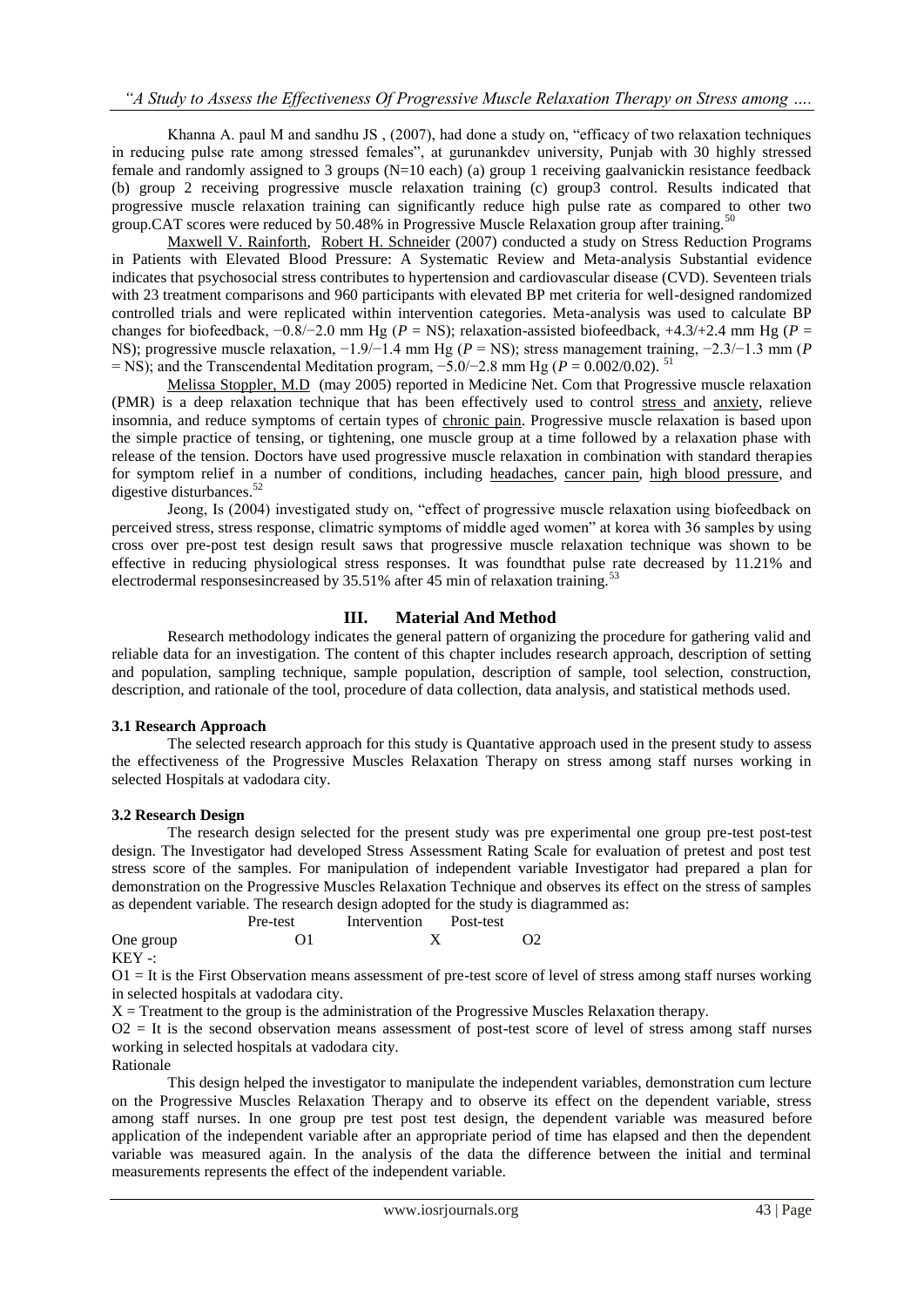## **3.3 Research Variables:**

Independent Variable Progressive Muscles Relaxation Therapy Dependent Variable Stress among the staff nurses working in the selected hospitals at vadodara city.



#### **3.4 Research Setting**

Research setting is physical location and condition in which data collection takes place in a study. Investigator conducted study in the selected Hospitals at vadodara city. Rationale

The hospitals provide preventive, promotive, curative, and rehabilitative services for health. It also has facilities of education and research. The criteria and rationale for selecting these hospitals was that the availability of subjects, easy access, and feasibility of conducting study.

#### **3.5 Target Population**

Target population refers to the population that investigator wishes to study the population about which to generalize. In this study, the target population consisted of Staff Nurses working in the selected hospitals at vadodara city.

## **3.6 Sample Size And Sampling Technique**

Sample is a portion of population selected for observation and analysis.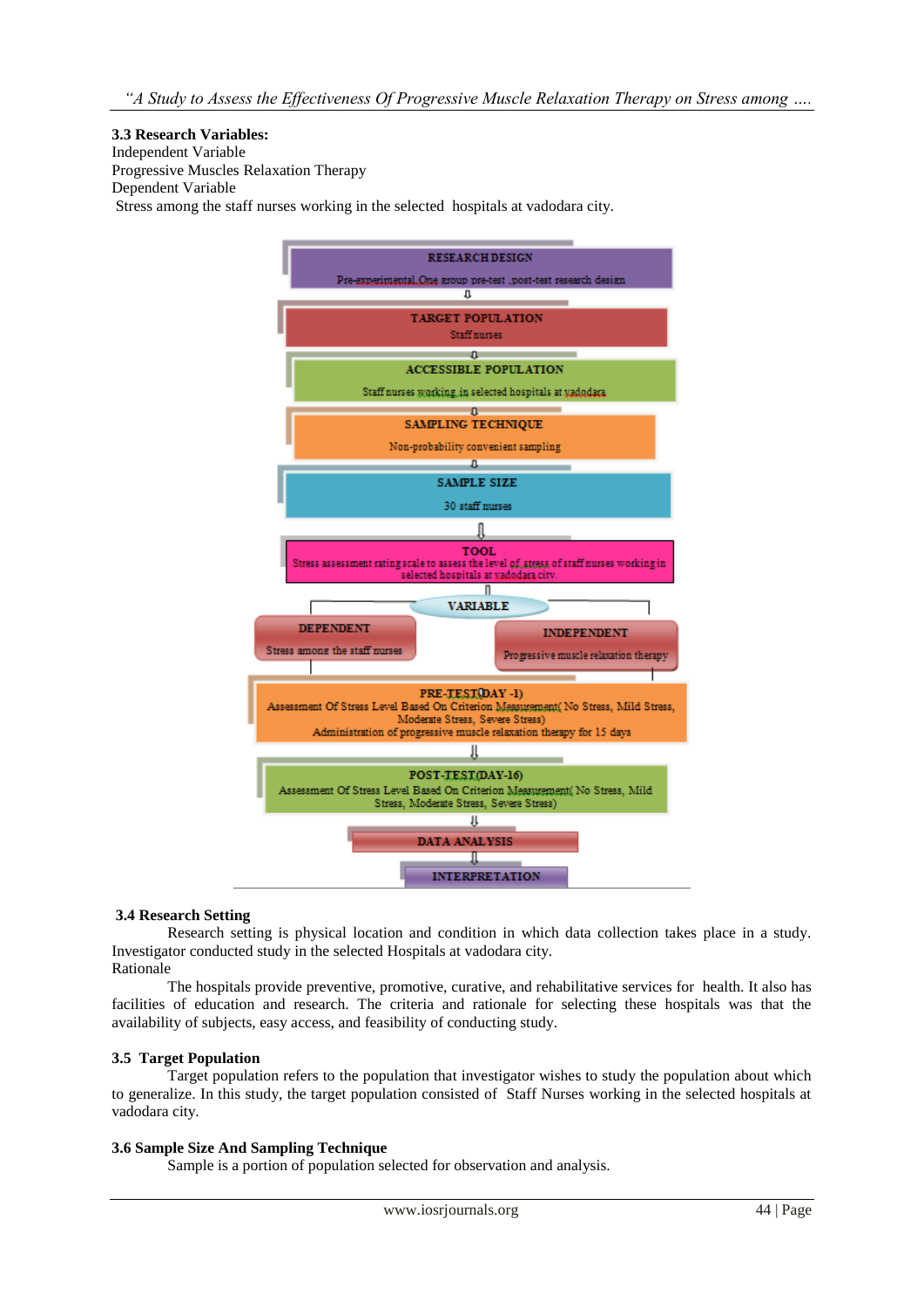The samples of the study will be selected by using non probability convenient sampling technique according to inclusive criteria as availability of samples.

In the study the sample size consitutes of 30 staff nurses from selected hospitals of vadodara city.

## **3.7criteria For Sample Selection:**

The inclusion as well as exclusion criteria used for the present study is as follow:

#### **Inclusion Criteria**

.

- Staff nurses that are qualified and registered .
- $\triangleright$  Staff nurses who are willing to participate in the study.
- $\triangleright$  Staff nurses who can read, write and understand English language.

#### **Exclusion Criteria**

Staff nurse who do not want to participate and practice progressive muscle relaxation therapy

 $\triangleright$  Staff nurses who are having problems regarding pulled muscles, broken bones, or any medical contraindication for physical activities.

- Staff nurses who receives any other alternative therapy.
- $\triangleright$  Staff nurses who have no stress in the result of pre test.

#### **3.8 Selection And Development Of The Tool For Data Collection**

The investigator has selected the following tool for data collection according to the objectives of the study.

Demographic data collection tool and Stress assessment rating scale used in the present study to assess the stress of the staff nurses working in selected Hospitals at vadodara city.

Tool is divided into two sections as follows:

Section - I - Demographic Data Collection Tool.

Section -II- Stress Assessment Rating Scale.

Rationale:

1. It is relatively in expensive to employ.

2. The instrument is quite simple to develop.

3. The Stress assessment rating scale is self-reporting type that can provide chance to respondent to report his/her own experience of stress without any inhibition of investigator.

4. It is easy to administer to the large group

5. Written record that eliminating bias and variety of information

#### **The Development Of Tool**

The development of tool was a systematic procedure in order to make the tool more practical oriented. The investigator reviewed the literature of various study on various stress scales made for assessing stress. Investigator reviewed books, articles, website, published and unpublished thesis to develop the tool to assess stress among staff nurses.

#### **Section - I - The Demographic Data Collection Tool.**

The investigator developed this tool as per the objectives of this study, six demographic variables selected for association with pretest stress score. That are age, sex, marital status, monthly family income, working area and total work experience.

#### **Section-II- Stress Assessment Rating Scale.**

The investigator prepared this tool based on the objective of the study to assess the stress experienced by staff nurses working in the selected Hospitals at vadodara city .

This Scale consist 30 statements to measure the level of stress experienced by sample in their daily professional life. Total 30 statements comprising various vulnerable area of the nursing care like job design and workload, patient care, peer problems, problems related to supervisor/ physician, uncertainity concerning treatment and miscellaneous.

2. The samples have to state how far it is true in his or her case feel stressed. This tool is a five-point rating scale with responses Samples have to select one of the suitable answer as

Almost never - 0, Rarely -1, Sometimes-2,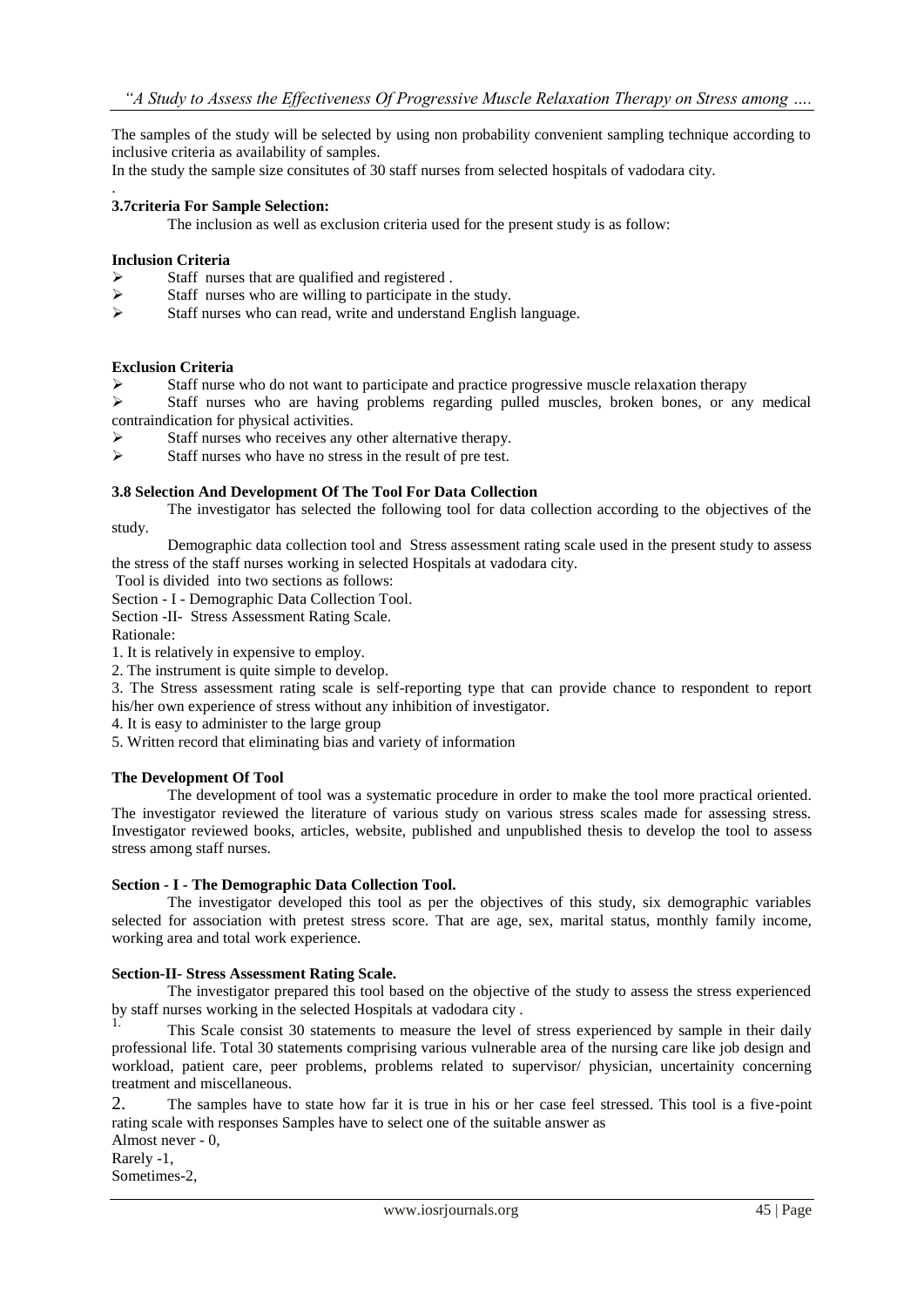Often-3,

Almost always-4

in their case and put a tick mark  $(\sqrt{})$  in given space  $(\square)$  in front of each statement in the scale. Samples have to give answers of all statements.

3. All questions are positive. There is no negative question in this tool.

4. Thus, the total score will be count for each sample. Finally, the level of score will be assessed as per the following criteria. The stress of sample will be graded into

No Stress(00 - 30)

Mild Stress(31 - 60) Moderate Stress (61 - 90)

Severe Stress (091- 120)

Blue print on number of items for source of stress assessing score of stress among the staff nurses on Stress assessment rating scale

| Table 1. Dhuc 1 fillt I of Bource Of Buless Off Buless Assessment Kathle Beare |                                          |                                 |               |                      |  |  |  |
|--------------------------------------------------------------------------------|------------------------------------------|---------------------------------|---------------|----------------------|--|--|--|
| Sr No.                                                                         | Source Of Stress                         | <b>Total Number</b><br>Of Items | Minimum Score | <b>Maximum Score</b> |  |  |  |
| $_{01}$                                                                        | Job Design And Workload                  | 05                              | 00            | 20                   |  |  |  |
| 02                                                                             | Patient Care                             | 05                              | 00            | 20                   |  |  |  |
| 03                                                                             | Peer Problems                            | 05                              | 00            | 20                   |  |  |  |
| 04                                                                             | Problems Related To Supervisor/Physician | 05                              | 00            | 20                   |  |  |  |
| 05                                                                             | <b>Uncertainity Concerning Treatment</b> | 05                              | 00            | 20                   |  |  |  |
| 06                                                                             | Miscellaneous                            | 05                              | 00            | 20                   |  |  |  |
|                                                                                | Total                                    | 30                              | 00            | 120                  |  |  |  |

**Table 1: Blue Print For Source Of Stress On Stress Assessment Rating Scale**

#### **3.9 Validity Of The Tools**

Validity refers to getting results that accurately reflect the concept being measured. A valid measure refers to the degree to which an instrument measures what it is supposed to be measuring. In practice, validity can also refer to the success of the research in retrieving "valid" results.

Content validity refers to the degree to which the test actually measures or is specifically related to the traits for which it was designed. (Polit, 1999). Identifying the universe of content is not an easy task. It is, therefore, usually suggested that a panel of experts in the field to be studied be used to identify a content area.

To ensure content validity of the tool, the self structured questionnaire was send to 10 experts. The experts were selected based on their clinical expertise, experience and interest in the problem being studied. They were requested to give their opinions on the appropriateness and relevance of the items in the tool. Modifications of items in terms of simplicity and order were made.

On common agreement a few additions and deletions were made in the tool and content. As a whole the suggestions and comments of experts included grammatical corrections of sentences. Else the tool was found to be relevant.

The necessary modification has been done as per the expert's advice. The recommendations and suggestions of the experts were considered to modify the items of tool as well the content of structured teaching programme.

#### **3.10 Reliability**

The reliability of measuring instruments a major criterion for assessing its quality and accuracy. Reliability of an instrument is the degree of consistency with which it measures the attributes it is supposed to be measured.

In order to establish the reliability of the tool it was administered to five staff nurses. To establish the reliability of the stress assessment rating scale, split half method was used, Spearman-Brown's Prophecy formula was used for correlation coefficient, which was found to be 0.9 that is more than 0.7 so it considers as strongly reliable. Hence, the Stress assessment rating scale was found reliable tool for data collection. Thus, the Stress assessment rating scale finalized for data collection of the study.

#### **3.11 Pilot Study**

Pilot study is a small-scale version or trial run, done in preparation of the main study.

The main objective of the pilot study was to help the researchers to become familiar with the use of tool and find out the difficulties to conduct the main study. The pilot study was conducted from  $20^{th}$  October 2013 to  $28^{th}$ October 2013. The purpose of the study was explained to the sample and confidentiality was assured. Consent was obtained from sample. On the first day tool was administered to five staff nurse who fulfilled the criteria for selection of the study.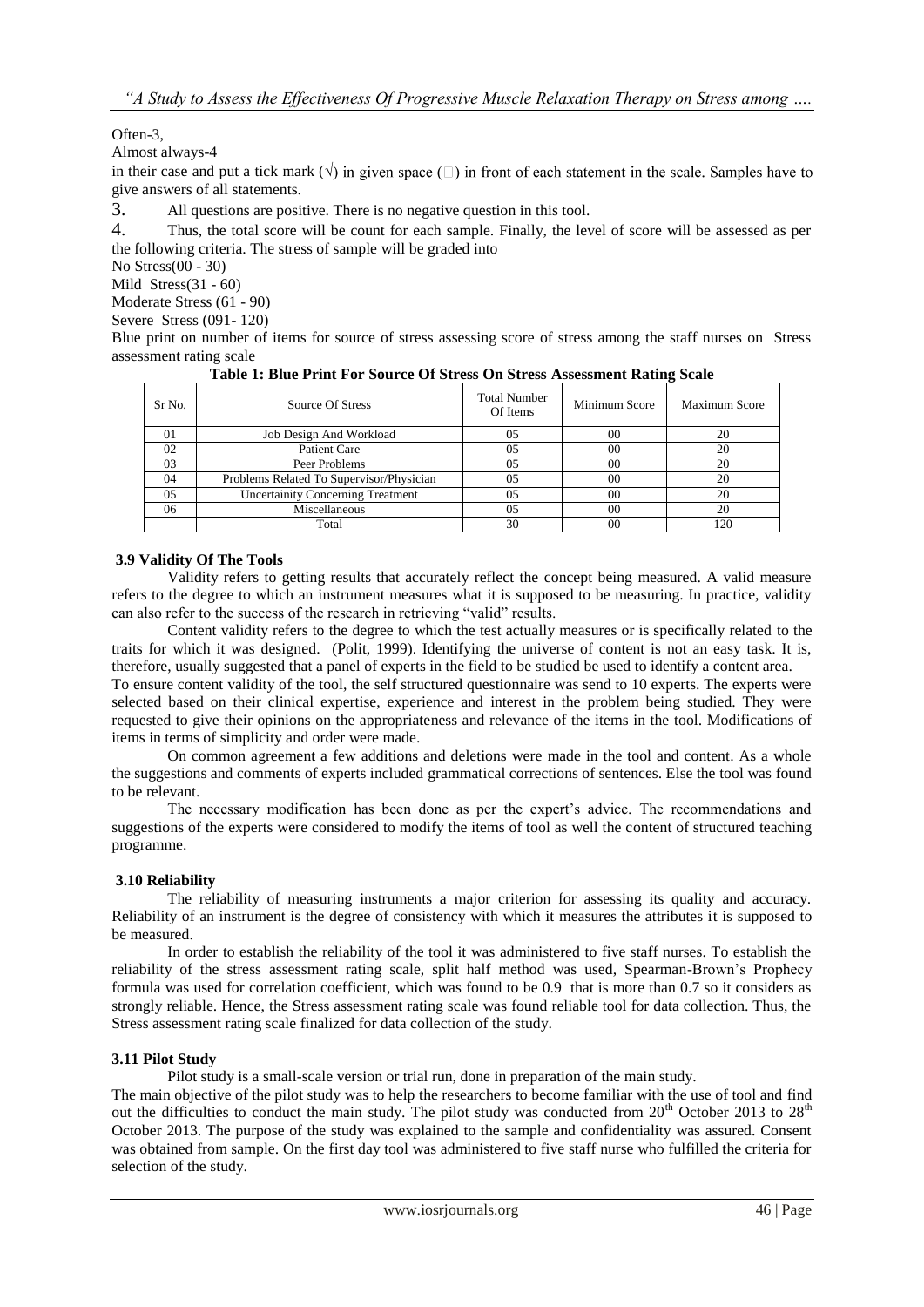The progressive muscle relaxation therapy was taught on the same day of pre-test till seven days. On the eighthday, the post-test was conducted with the same tool to assess the reduction in stress level score. The data collected was analyzed using descriptive and inferential statistcs.

The significance of difference in the pre-test and post-test was found using paired 't'test. The study was found feasible and practicable.

## **3.12 Plan For Data Collection**

Formal permission was taken from concerned authorities and permission was obtained from the selected hospitals. Thirty samples were selected by randomization. Purpose of the study was explained and consent was obtain from samples. Data was collected using tool. Demographic data collection tool was used to know the demographic data of each sample. The pre test stress of the participant was assessed by Stress assessment rating scale. The demonstration and self-practice of Progressive Muscles Relaxation Therapy was used as intervention to relieve stress among staff nurses working in the selected Hospitals at vadodara city. The administration of progressive muscles relaxation therapy was applied on each sample, ones daily, for 15 days then post test was conducted.

## **3.13 Plan For Data Analysis**

The data obtained were analyzed in terms of objectives of the study using descriptive and inferential statistics. The plan of data analysis was as follows:-

 $\triangleright$  Organize data in master sheet or computer.

Personal data was analyzed in terms of frequencies and percentages.

 $\triangleright$  The level of the stress before and after administering progressive muscle relaxation therapy was analyzed in terms of frequencies, percentages, mean, median, standard deviation.

 $\triangleright$  The significance of the difference between pre- test and post - test stress score was determined by paired " $t$ " – test.

The association between level of stress and demographic variables was determined by ANOVA.

 $\triangleright$  Data is presented in the form of tables and graphs.

#### **Summary**

 $\triangleright$  This chapter dealt with research methodology, i.e., research approach, research design, setting, sample, population, reliability, pilot study, method of data collection and plan for data analysis.

 A study was carried out on 30 staff nurses working in selected hospitals at vadodara city to assess the effectiveness of progressive muscle relaxation therapy on stress of staff nurses. Stress assessment rating scale was prepared and validity and reliability of the tool was tested. Data was collected after obtaining permission from the concerned authority to conduct pre-test, administer progressive muscle relaxation therapy. Data was analyzed by using descriptive and inferential statistics presented in the form of tables, graphs and figures.  $\triangleright$ 

#### **IV. Results**

Kerlinger (1973) defined analysis as the "categories, ordering, manipulating, summarizing of data to obtain answer to research questions. "The purpose of analysis is to reduce data to an intelligible and interpretable form so that the relation of research problem can be studied and tested.

The main purpose of this chapter is to organize and summarize the data for easy interpretation. This chapter deals with the analysis and interpretation of data. The data collected from 30 samples to assess the stress level and to determine the effectiveness of "Progressive Muscle Relaxation Therapy" among staff nurses working in selected hospitals at Vadodara city"

During the analysis the data were reduced to interpretable form to summarize the findings. The collected data tabulated on the master sheet and analyzed using descriptive and inferential statistics.

The research process and proposed methodology guided the researcher in the selection of the appropriate data analysis technique. The data collected was analyzed on the basis of objectives of the study. The Objectives Of The Study were:-

 To assess the pre-test and post-test level of stress among staff nurses working in selected hospitals at vadodara city.

 To determine the effectiveness of the Progressive Muscles Relaxation Therapy on level of stress among staff nurses working in the selected Hospitals at vadodara city.

 To find out the association between the post test stress score with selected demographic variables. Hypothesis

H1 – there will be significant difference in the level of stress before and after administering Progressive Muscle Relaxation Therapy among staff nurses working in selected hospitals at vadodara city.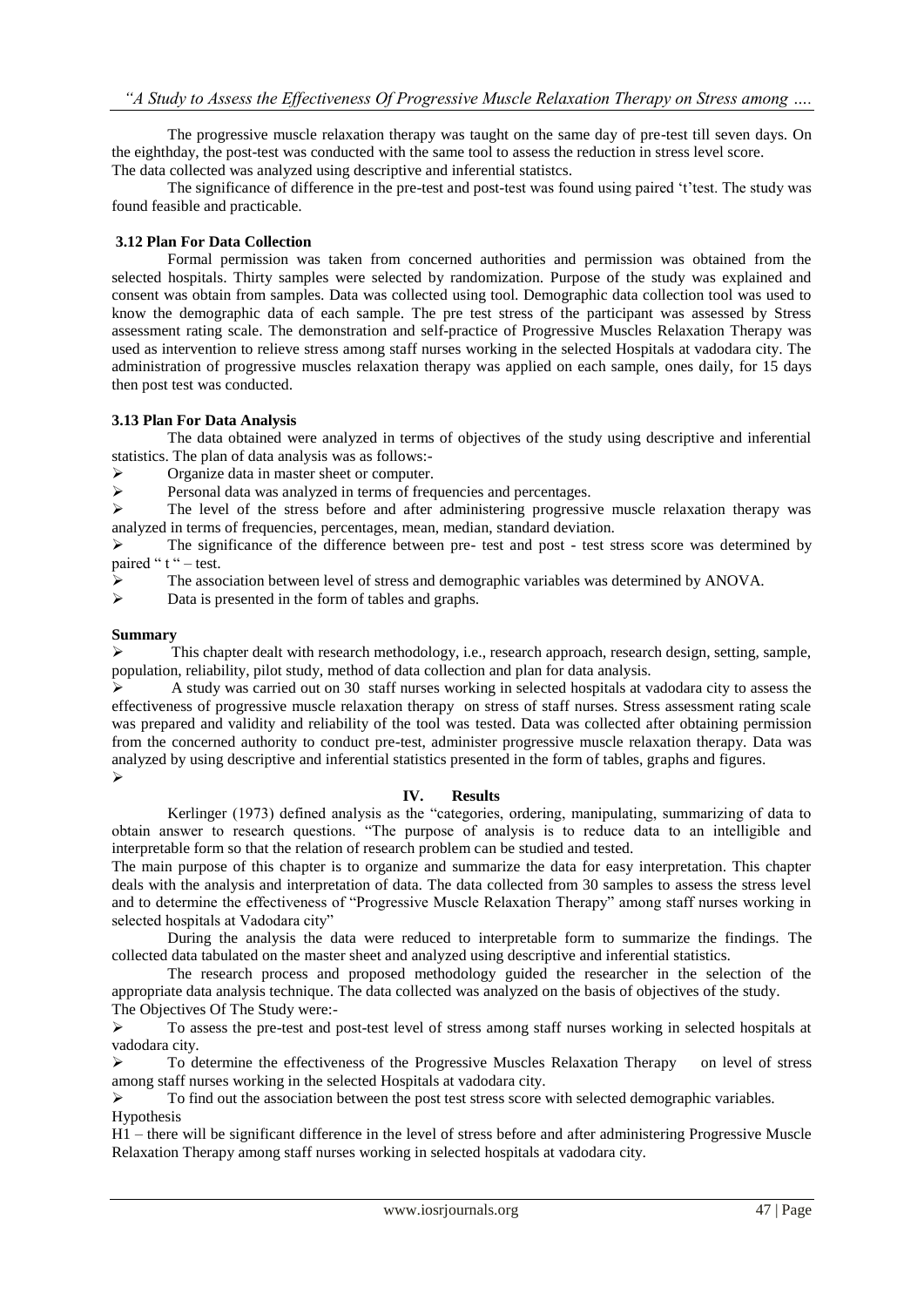H2 – there will be significant association between level of post test stress of staff nurses with the selected demographic variables.

#### **Analysis And Interpretation Of The Data**

Major findings of the study presented under following headings:

**4.1 Section I: -** Deals with the analysis and Interpretation of selected demographic variables of the samples such as Age, Sex, Marital Status, Monthly Family Income, Working Area and Total Working Experience in terms of frequency and percentage.

**4.2 Section II:** - Deals with the analysis and Interpretation of the stress level of the sample Collected on stress assessment rating scale before and after administration of Progressive Muscle Relaxation Therapy.

**4.3 Section III: -** Deals to evaluate the effectiveness of the Progressive Muscle Relaxation Therapy.

**4.4 Section IV: -** Deals to find an association between post test stress scores of the nurses with selected demographic variables.

#### **4.1 Section I**

#### **Frequency And Percentage Distrubition Of Demographic Variables**

This section deals with the analysis of the demographic variable according to their age, sex, marital status, monthly family income, working area and total work experience.

The description of demographic variable of sample has been presented in the form of frequency and percentage and interpreted with the diagrams.

| Table 2 : Frequency And Percentage Distribution Of Samples According To Their Demographic |          |  |
|-------------------------------------------------------------------------------------------|----------|--|
| Variables.                                                                                | $N = 30$ |  |

|                | v aliadics.<br>$11 - 30$ |                      |                |            |  |  |
|----------------|--------------------------|----------------------|----------------|------------|--|--|
| <b>Sr</b>      | Demographic Variables    | Categories           | Frequency      | Percentage |  |  |
| no.            |                          |                      |                |            |  |  |
| 1              | Age (in years)           | $20 - 29$            | 12             | 40.0       |  |  |
|                |                          | $30 - 39$            | 8              | 26.7       |  |  |
|                |                          | $40 - 49$            | 5              | 16.7       |  |  |
|                |                          | $50 - above$         | 5              | 16.7       |  |  |
| 2              | <b>Sex</b>               | Male                 | 7              | 23.3       |  |  |
|                |                          | Female               | 23             | 76.7       |  |  |
| 3              | Marital status           | Married              | 19             | 63.3       |  |  |
|                |                          | Unmarried            | 9              | 30.0       |  |  |
|                |                          | Widow/widower        |                | 3.3        |  |  |
|                |                          | Live in relationship |                | 3.3        |  |  |
| $\overline{4}$ | Monthly family income    | $Below - 5000$       |                | 3.3        |  |  |
|                |                          | $5001 - 10000$       | 8              | 26.7       |  |  |
|                |                          | $10001 - 15000$      | 10             | 33.3       |  |  |
|                |                          | 15001 and above      | 11             | 36.7       |  |  |
| 5              | Working area             | ICU                  | 10             | 33.3       |  |  |
|                |                          | Ward                 | 15             | 50.0       |  |  |
|                |                          | Casualty             | $\overline{c}$ | 6.7        |  |  |
|                |                          | O.T.                 | 3              | 10.0       |  |  |
| 6              | Total work experience    | 5 years and below    | 11             | 36.7       |  |  |
|                |                          | $6 - 10$ years       | 5              | 16.7       |  |  |
|                |                          | $11 - 15$ years      | 4              | 13.3       |  |  |
|                |                          | 16 years and above   | 10             | 33.3       |  |  |

Data In Table - 2 Shows The Frequency And Percentage Distribution Of Samples Based On Demographic Variables:-

 $\triangleright$  Regarding Age categories of the respondents have been divided into four different categories. Among all, 40% respondents belong to age category of  $20 - 29$  years of age which is the youngest category. 26.7% respondents belong to the age group of  $30 - 39$  years, while 16.7% from each of the age group of  $40 - 49$  and  $50$ – above. Table reveals that among the sample of the study majority of them belongs to the younger age group. (figure no : 3 )

 $\triangleright$  Regarding Sex of the respondents have been depicted, which shows that majority of the respondents are female i.e. 76.7% of the total sample size, while the representation of male are only 23.3% in this particular study.

( figure no. 4 )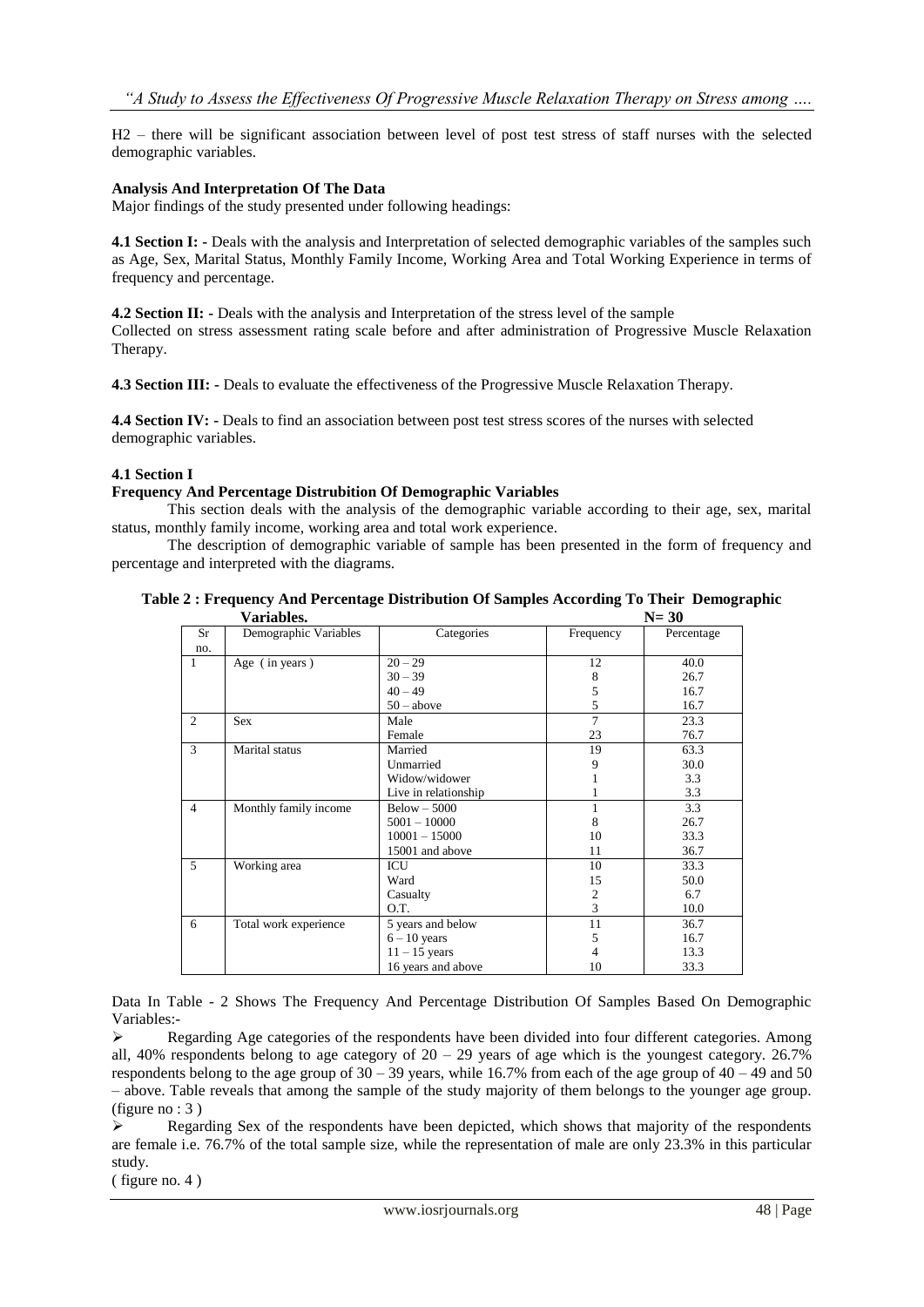Regarding Marital Status of the respondents has been divided into four different categories. Among all, 63.3% respondents are married. 30.0% respondents are unmarried, while 3.3% are widow/ widower. and 3.3% possessing live in relationship.(figure no.  $\overline{5}$ )

 Regarding Monthly Family Income (in INR ) of the respondents have been depicted, which shows that majority of the respondents are having 15001 and above monthly family income i.e. 11% of the total sample size, while the 10% of the samples are having monthly family income 10001-15000 . the respondents having monthly family income 5001-10000 are 8 % and only 1 % of the total sample is having monthly family income below 5000.

( figure no. 6 )

 Regarding Working Area of the respondents has been divided into four different categories. Among that, 33.3 % respondents working in ICU. Majority of the respondents 50 % are working in ward. while 6.7% are working in casualty and 10 % of the respondents are working in O.T.

( figure no. 7 )

 Regarding Total Work Experience ( year ) has been divided into four different categories. Among all majority of the sample are having work experience 5 years and below are 36.7% while 16.7 % of samples are having work experience 6 -10 years. 13.3 % of the samples are having 11 -15 years of work experience and 33.3 % of the samples are having 16 years and above work experience. ( figure no. 8 )



Fig 3: Cylindrical Bar Diagram Representing Percentage distribution of the staff nurses according to their Age.



Fig 4: Cylindrical Bar Diagram Representing Percentage distribution of the staff nurses according to their Sex.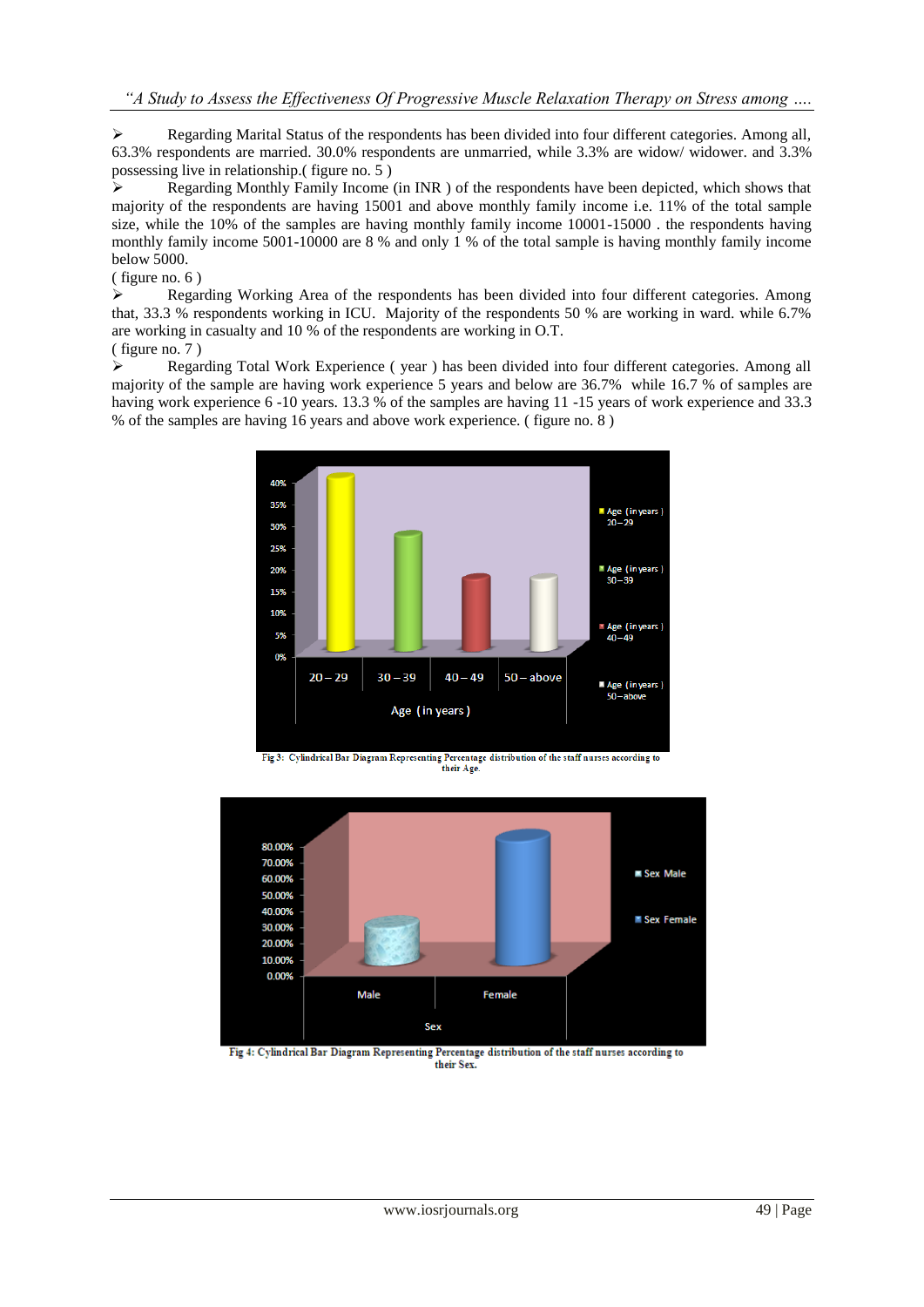

Fig 5: Cylindrical Bar Diagram Representing Percentage distribution of the staff nurses according to their Marital Status.



Fig 6: Cylindrical Bar Diagram Representing Percentage distribution of the staff nurses according to their Monthly Family Income (INR).

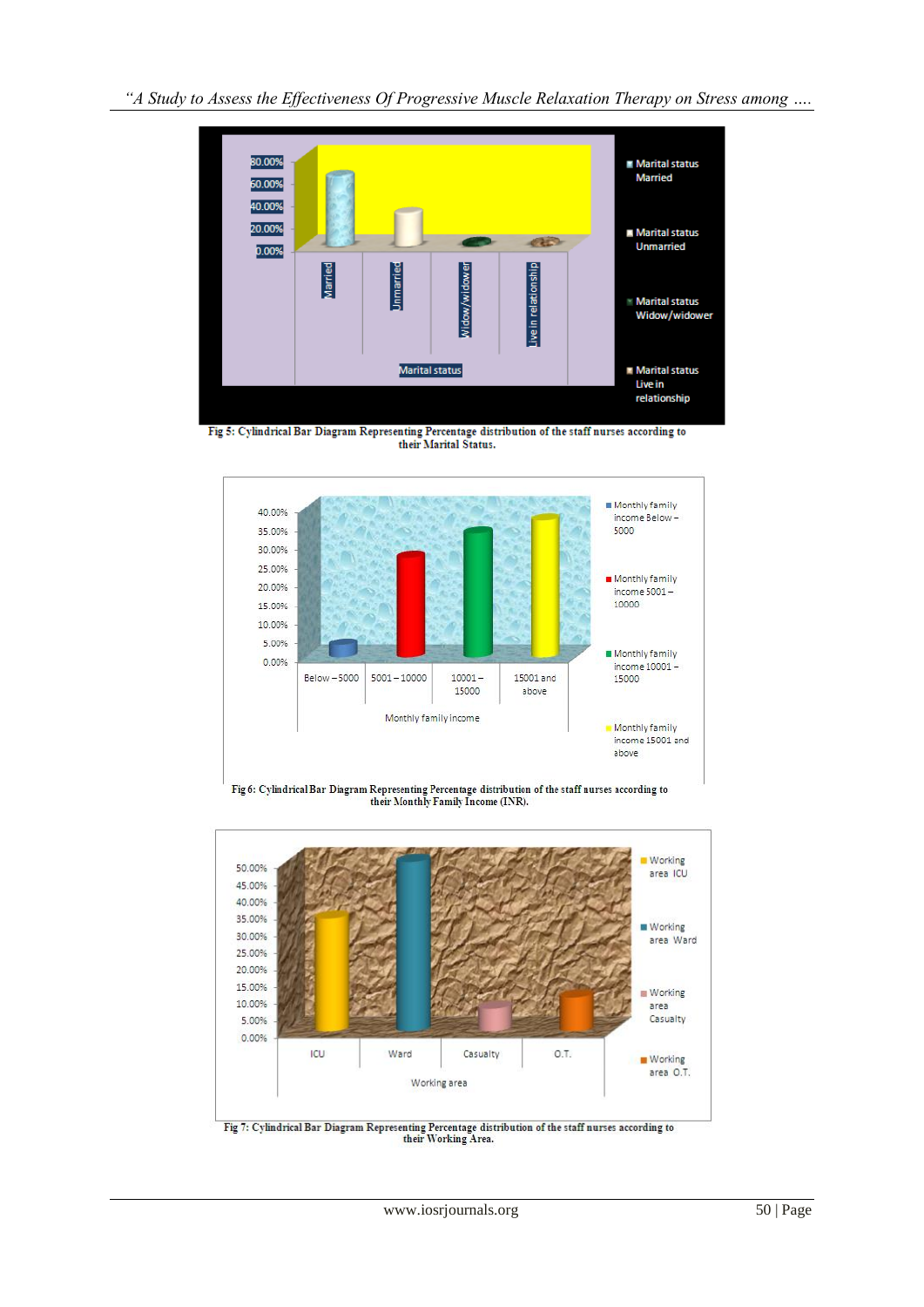

**Total Work Experience.** 

## **4.2 Section II**

Analysis And Interpretation Of The Stress Level Of The Sample Collected On Stress assessment rating scale Before And After Administration Of Progressive Muscle Relaxation Therapy.

#### **Table 3: level of stress among staff nurses showing frequency and percentage of stress on stress assessment rating scale ( Pre Test )**

( Objective 1: To assess the pre- test and post-test level of stress among staff nurses working in selected hospitals at vadodara city.)

| Sr no. | Stress level    | Frequency | Percentage |
|--------|-----------------|-----------|------------|
|        | No stress       | $^{00}$   |            |
|        | Mild stress     |           | 46.67      |
|        | Moderate stress |           | 41.        |
|        | Severe stress   | 04        | 1222       |

Above table 3 reveals, that during pre tests zero (00%) samples showing no stress, fourteen (46.67%) samples showing mild stress and twelve (40%) samples showing moderate stress and four ( 13.33 % ) samples having severe stress.

**Table 4: level of stress among staff nurses showing frequency and percentage of stress on stress assessment rating scale ( Post Test )**

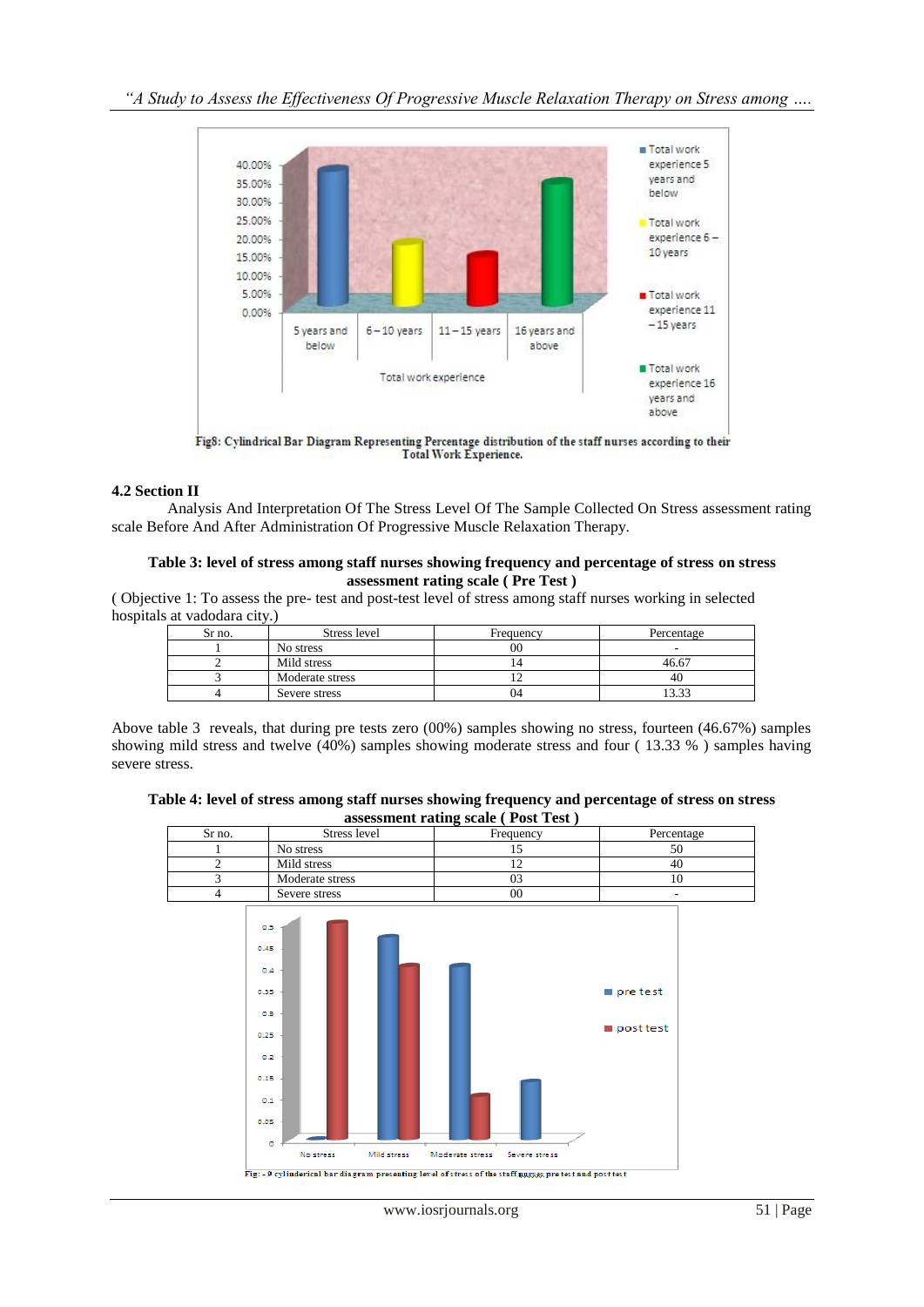Table 4 shows that the fifteen (50%) samples were showing no stress and twelve (40%) samples showing mild stress and three ( 10 % ) samples showing moderate stress. there is no samples having severe level of stress.

#### **4.3 Section III**

Evaluate The Effectiveness Of The Progressive Muscle Relaxation Therapy

In this effectiveness of Progressive Muscle Relaxation Therapy has been analyzed. Differential score between pre and post study have been calculated to check the impact of the progressive muscle relaxation therapy on stress among staff nurses working in selected hospitals at vadodara city.

(Objective 2 :- To evaluate the effectiveness of progressive muscle relaxation therapy on level of stress among staff nurses working in selected hospitals at vadodara city.)

Testing The Research Hypothesis H<sub>1</sub>

In order to determine the effectiveness of progressive muscle relaxation therapy on staff nurses hypothesis was formulated.

H1 – there will be significant difference in the level of stress before and after administering Progressive Muscle Relaxation Therapy among staff nurses working in selected hospitals at vadodara city.

| $\cdots$                            |          |    |                |      |         |                |                         |      |          |
|-------------------------------------|----------|----|----------------|------|---------|----------------|-------------------------|------|----------|
| <b>Stress Variables</b>             | Pre Test |    | Post Test      |      | t value | P value        | Level of<br>significant |      |          |
|                                     | Mean     | N  | Std. Deviation | Mean | N       | Std. Deviation |                         |      | $0.05\%$ |
| Job Design and work<br>load         | 2.53     | 30 | 0.681          | 1.47 | 30      | 0.629          | 11.217                  | .000 | S        |
| Patient Care                        | 1.93     | 30 | 0.521          | 0.93 | 30      | 0.521          | 10.428                  | .000 | S        |
| Peer Problems                       | 2.23     | 30 | 0.568          | 1.2  | 30      | 0.407          | 13.676                  | .000 | S        |
| Problem Related to<br>Supervisor    | 2.13     | 30 | 0.819          | 1.27 | 30      | 0.64           | 7.549                   | .000 | S        |
| Uncertainty<br>concerning treatment | 1.7      | 30 | 0.596          | 1.1  | 30      | 0.305          | 6.595                   | .000 | S        |
| Miscellaneous                       | 2.17     | 30 | 0.592          | 1.3  | 30      | 0.466          | 9.355                   | .000 | S        |
| Over All Score                      | 2.13     | 30 | .412           | 1.22 | 30      | .382           | 21.177                  | .000 | S        |

**Table 5 :- Testing The Hypothesis Effectiveness Of Progressive Muscle Relaxation Therapy ( N = 30 )**

 $t(29, 0.050) = 1.699$ 

Above table 5 shows the area wise comparison of stress scores of staff nurses regarding job design and work load, patient care, peer problems, problems related to supervisor/ physician, uncertainity concerning treatment, miscellaneous value are compared and paired 't " test is applied at 0.05 level of significance. The tabulated "t " value for 29 degree of freedom is 1.699 and calculated value greater than in area wise distribution of stress score.

The calculated value were much higher than tabulated value at 0.05 level of significance which was statistically acceptable level of significance. So there is significance difference in stress score of nurses.

|                          | THEFT A<br>biginitume of Dhierence Derween O fer Tin biress beores Of Funses |       |                |                 |          |         |  |  |  |
|--------------------------|------------------------------------------------------------------------------|-------|----------------|-----------------|----------|---------|--|--|--|
| Over all stress<br>level | Maximum Score                                                                | Mean  | Std. Deviation | Mean percentage | T -value | P value |  |  |  |
| PRE TEST                 | 120                                                                          | 64.17 | 12.396         | 53.475          | 20.580   | 0.000   |  |  |  |
| <b>POST TEST</b>         | 120                                                                          | 36.67 | 1.460          | 30.55           |          |         |  |  |  |

**Table 6:- Significance Of Difference Between Over All Stress Scores Of Nurses**

Above table 6 shows that statistically there was significant difference in stress score of the nurses working in selected hospitals at vadodara city. The calculated 't' value 20.58 was much higher then the tabulated 't ' value 1.69 at 0.05% level of significance.

Also the calculated  $\degree$  p  $\degree$  is  $> 0.000$  which is ideal for any distribution and compared as acceptable 0.05. so statistically prove that there was significant difference in stress score of the staff nurses after administering the progressive muscle relaxation therapy.

Hypothesis was tested by using paired "t" test. The value of "t" was calculated to analyze the difference in stress level of the staff nurses with their pre-test and post-test scores. The research hypothesis H1was formulated to evaluate the effectiveness of progressive muscle relaxation therapy on stress among staff nurses working in selected hospitals at vadodara city. H1:- ACCEPTED

#### 4.4 Section IV

To Find An Association Between Post Test Stress Scores Of The staff Nurses With Selected Demographic Variables.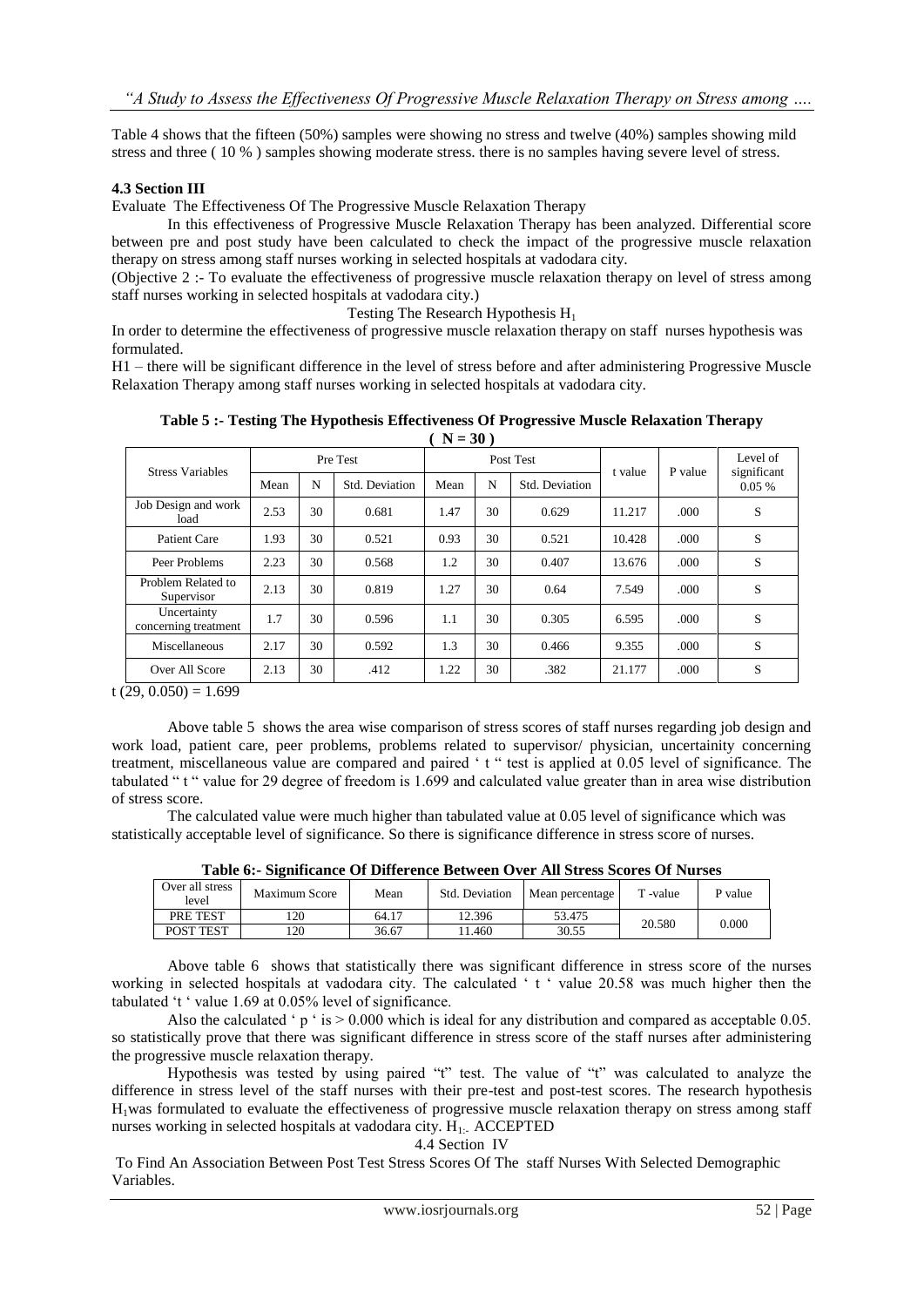(Objective 3 :- To find out the association between post test stress score and selected demographic variables.)  $N = 30$ , df = 29, t ( 29, 0.050) = 1.699

| Demographic Variables |                      | Mean  | Std.<br>Deviation | N              | t value | P value | Significant |
|-----------------------|----------------------|-------|-------------------|----------------|---------|---------|-------------|
|                       | $20-29$              | 36.25 | 9.392             | 12             |         |         |             |
|                       | 30-39                | 40.25 | 13.199            | 8              |         | .437    | <b>NS</b>   |
| Age in year           | 40-49                | 39.20 | 17.297            | 5              | .938    |         |             |
|                       | 50 and above         | 29.80 | 3.768             | 5              |         |         |             |
| Sex                   | Male                 | 34.29 | 4.821             | 7              | .407    | .529    | <b>NS</b>   |
|                       | Female               | 37.48 | 12.831            | 23             |         |         |             |
|                       | Married              | 37.21 | 12.488            | 19             |         |         |             |
| Marital               | Unmarried            | 35.67 | 10.583            | 9              | .264    | .851    | <b>NS</b>   |
| status                | Widow/ widower       | 30.00 | .000              | 1              |         |         |             |
|                       | Live in relationship | 44.00 | .000              | $\mathbf{1}$   |         |         |             |
| Monthly               | Up to $5000$ Rs      | 66.00 | .000              | 1              |         |         |             |
| family                | 5001-1000 Rs         | 36.63 | 11.904            | 8              | 2.998   | .049    | S           |
| income (INR)          | 10001-15000 Rs       | 37.50 | 8.383             | 10             |         |         |             |
|                       | 15001 and above      | 33.45 | 11.003            | 11             |         |         |             |
|                       | ICU                  | 32.90 | 6.100             | 10             |         |         |             |
| Working               | Ward                 | 39.53 | 14.735            | 15             | .708    |         | <b>NS</b>   |
| area                  | Casualty             | 38.50 | 6.364             | $\overline{c}$ |         | .556    |             |
|                       | O.T.                 | 34.33 | 7.506             | 3              |         |         |             |
|                       | $<$ 5 years          | 36.18 | 9.847             | 11             |         |         |             |
| Total work            | $5 - 10$ years       | 43.20 | 15.834            | 5              |         | .574    | <b>NS</b>   |
| experience            | $10 - 15$ years      | 33.25 | 7.136             | $\overline{4}$ |         | .676    |             |
|                       | More than 15 years   | 35.50 | 12.537            | 10             |         |         |             |

**Table : - 7 association between post test stress score and demographic variables.**

The association between post test stress score and demographic variables such as Age, Sex, Marital Status, Monthly Family Income, Working area and Total Work Experience of the respondent analysis of variance (ANOVA) had been used with the help of spss 20. The outcome of the analysis in the above table ( 7 ) reveals that there is no association between post test stress score and Age, Sex, Marital Status, Working Area And Total Work Experience of the respondents. p value is greater than 0.05 indicates that there is no significant difference between post test stress score and age, sex, marital status, working area and Total Work Experience of respondents. But there is a significant association between post test stress score and monthly family income because p value is less than 0.05.

#### Testing The Research Hypothesis  $H_2$

H2 – there will be significant association between level of post test stress of staff nurses with the selected demographic variables.

| Sr. | Asscoation             | Inference             |                         |
|-----|------------------------|-----------------------|-------------------------|
| No. |                        |                       |                         |
|     | Post test stress score | Age                   | No association          |
| 2   | Post test stress score | <b>Sex</b>            | No association          |
| 3   | Post test stress score | Marital status        | No association          |
|     | Post test stress score | Monthly family income | Significant association |
|     | Post test stress score | Working area          | No association          |
|     | Post test stress score | Total work experience | No association          |

**Table 8: Association between selected demographic variables.**

Thus table 8 reveals that there is no significant association between post test stress score of staff nurses with selected demographic variables such as age, sex, marital status, working area and total work experience but there was significant association between post test stress score and monthly family income.

#### **Summary**

This chapter has dealt with the analysis and interpretation of the data Collected from 30 staff nurses. Inferential statistics were used to analyze the data. The analysis has been organized and presented under various sections like description of demographic variables, description of pre-test and post-test stress score, comparison of pre-test and post-test stress score, and association between the post-test stress score and selected demographic variables.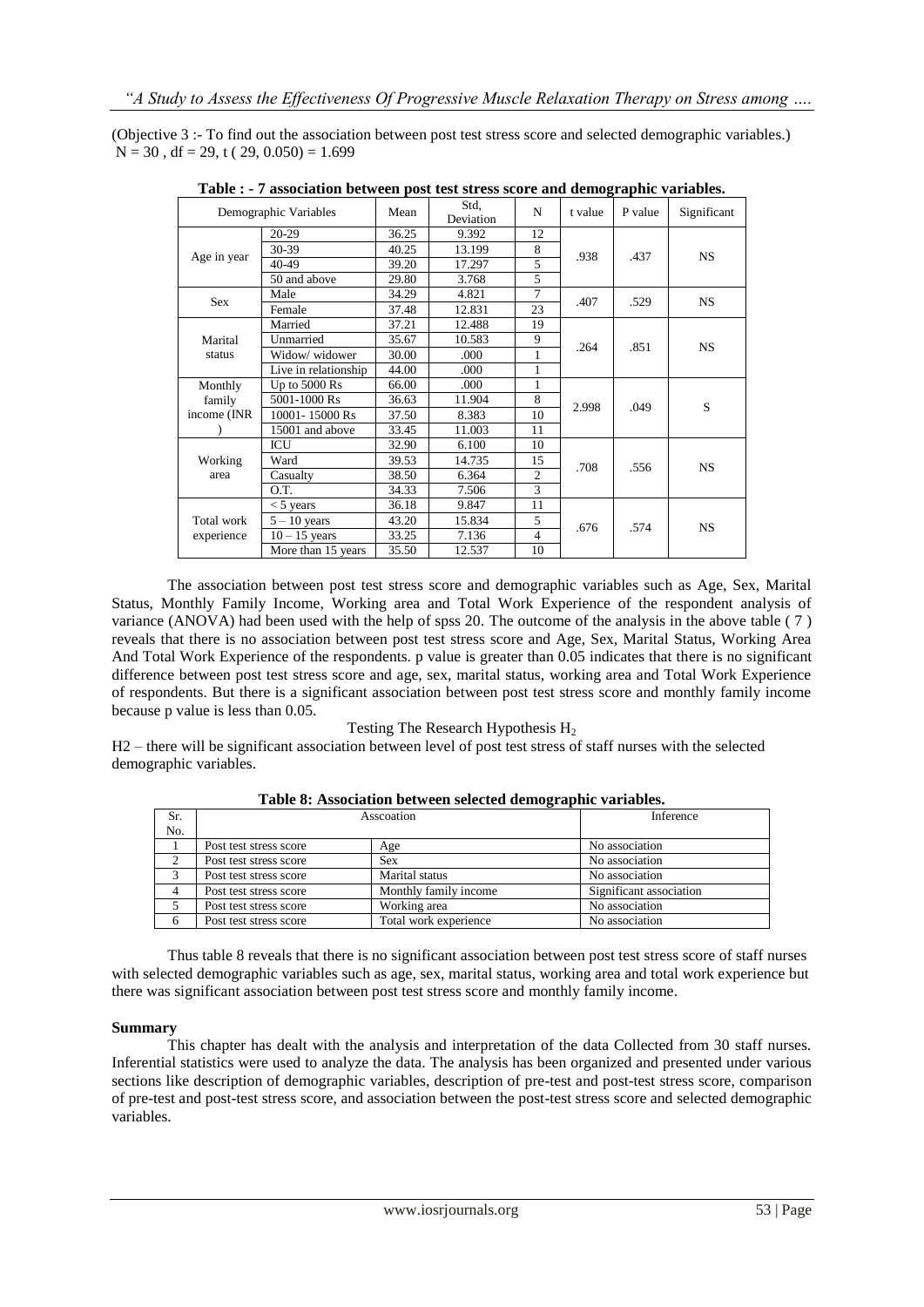**V. Discussion & Conclusion** "If you give a man a fish" He will have a single meal….. If you teach him how to fish He will eat all his life...!"

#### - Khan Tyer

The present study was conducted to determine the effectiveness of progressive muscle relaxation therapy on stress among staff nurses working in selected hospitals at vadodara city.This chapter discusses the major findings of the study and reviews them in terms of results from other studies.

## **Objectives Of The Study:-**

 To assess the pre-test and post-test level of stress among staff nurses working in selected hospitals at vadodara city.

 To evaluate the effectiveness of the Progressive Muscles Relaxation Therapy on level of stress among staff nurses working in the selected Hospitals at vadodara city.

 To find out the association between the post test stress score with selected demographic variables. **Research Hypothesis**

## H1 – there will be significant difference in the level of stress before and after administering Progressive Muscle Relaxation Therapy among staff nurses working in selected hospitals at vadodara city.

H2 – there will be significant association between level of post test stress of staff nurses with the selected demographic variables.

## **Major Findings Of The Study**

## **1.2 Section I**

#### **Description Of Demographic Variables Of Sample**

 Age categories of the respondents have been divided into four different categories. Among all, 40% respondents belong to age category of 20 – 29 years of age which is the youngest category. 26.7% respondents belong to the age group of  $30 - 39$  years, while 16.7% from each of the age group of  $40 - 49$  and  $50 -$  above. Table reveals that among the sample of the study majority of them belongs to the younger age group.

 $\triangleright$  Sex of the respondents have been depicted, which shows that majority of the respondents are female i.e. 76.7% of the total sample size, while the representation of male are only 23.3% in this particular study.

 $\triangleright$  Marital Status of the respondents has been divided into four different categories. Among all, 63.3% respondents are married. 30.0% respondents are unmarried, while 3.3% are widow/ widower. and 3.3% possessing live in relationship

 $\triangleright$  Monthly Family Income (in INR) of the respondents have been depicted, which shows that majority of the respondents are having 15001 and above monthly family income i.e. 11% of the total sample size, while the 10% of the samples are having monthly family income 10001-15000 . the respondents having monthly family income 5001-10000 are 8 % and only 1 % of the total sample is having monthly family income below 5000.

 $\triangleright$  Working Area of the respondents has been divided into four different categories. Among that, 33.3 % respondents working in ICU. Majority of the respondents 50 % are working in ward. while 6.7% are working in casualty and 10 % of the respondents are working in O.T.

 $\triangleright$  Total Work Experience (year) has been divided into four different categories. Among all majority of the sample are having work experience 5 years and below are 36.7% while 16.7 % of samples are having work experience 6 -10 years. 13.3 % of the samples are having 11 -15 years of work experience and 33.3 % of the samples are having 16 years and above work experience.

#### **1.3 Section II**

Analysis And Interpretation Of The Stress Level Of The Sample Collected On Stress assessment rating scale Before And After Administration Of Progressive Muscle Relaxation Therapy.

 The investigator found that during pre tests zero (00%) samples showing no stress, fourteen (46.67%) samples showing mild stress and twelve (40%) samples showing moderate stress and four ( 13.33 % ) samples having severe stress. After administration of progressive muscle relaxation therapy fifteen (50%) samples were showing no stress and twelve (40%) samples showing mild stress and three ( 10 % ) samples showing moderate stress. there is no samples having severe level of stress.

## **1.4 Section III**

Evaluate The Effectiveness Of The Progressive Muscle Relaxation Therapy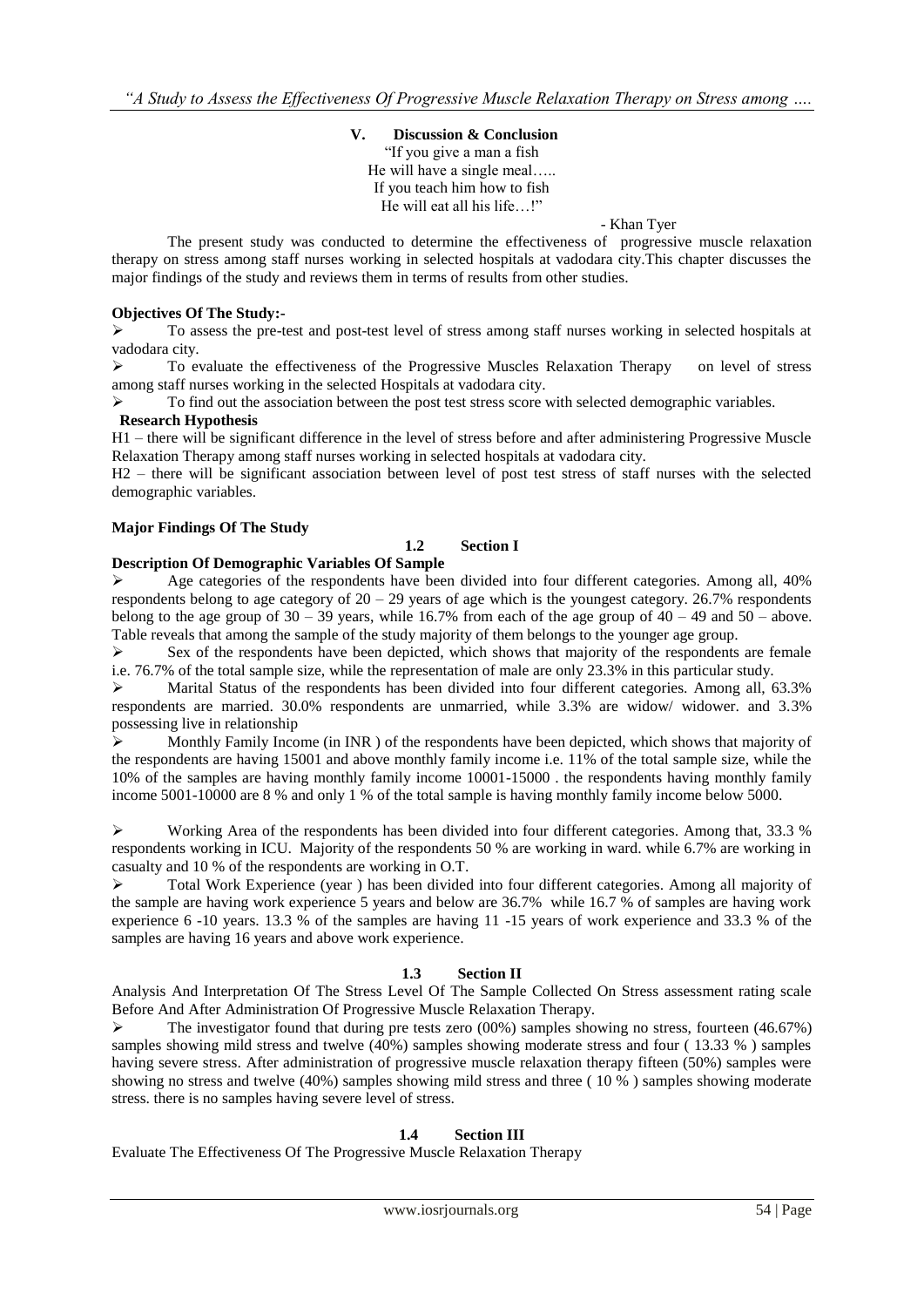$\triangleright$  It was found that the difference between the mean pre-test (64.17) and post test (36.67) stress scores was found to be significant. The calculated  $\pm \pm \infty$  value 20.58 was much higher then the tabulated  $\pm \pm \infty$  value 1.69 at 0.05% level of significance.

Also the calculated  $\degree$  p  $\degree$  is  $> 0.000$  which is ideal for any distribution and compared as acceptable 0.05. so, statistically prove that there was significant difference in stress score of the staff nurses after administering the progressive muscle relaxation therapy.

Hence hypothesis H1 is accepted.

## **1.5 Section IV**

To Find An Association Between Post Test Stress Scores Of The Nurses With Selected Demographic Variables.

 The association between the post test level of stress and demographic variable. The analysis of variance value shows there is no significant association between post test stress score of staff nurses with selected demographic variables such as age, sex, marital status, working area and total work experience but there was significant association between post test stress score and monthly family income.

#### SUMMARY

This chapter dealt with the discussion of major findings of the study like stress level of staff nurses working in selected hospitals at vadodara city, Effectiveness of progressive muscle relaxation therapy and association between post-test stress score and selected demographic variables.

#### **1.6 Conclusion**

The study was conducted to assess the effectiveness of progressive muscle relaxation therapy on stress among staff nurses working in selected hospitals at vadodara city. In the present study 30 staff nurses were selected using non probability convenient sampling method.

The findings of the present study showed the mean post-test stress score (36.67) was lower than the mean pretest stress score (64.17). the comparision of level of stress before and after administering the progressive muscle relaxation therapy. It shows that in pre test most of the nurses 53.3 % had moderate stress, 40.0% had mild stress and 6.7% had severe stress. In post test most of the nurses had mild stress 73.3 % and no stress 26.7 % stress level.

The comparison of pre-test and post-test stress score showed that there was a significant reduction in stress scores of staff nurses after administration of progressive muscle relaxation therapy .This shows that progressive muscle relaxation therapy was effective.

The study findings concluded that staff nurses had higher stress score before administering progressive muscle relaxation therapy after administering the progressive muscle relaxation therapy the stress score had been reduced.

#### **5.6 Implication**

The findings of the study have implication for nursing practice, nursing education, nursing administration and nursing research.

#### **Nursing Practice:**

Nurses play a vital and major role in healthcare delivery system and taking measures to prevent psychiatric problems. Community has to be strengthened by emphasizing health education and awareness programmes.

Nurses working in hospitals as well as community should know taking care of clients with acute or chronic illness to prevent psychiatric morbidity.

Early identification and intervention prevents stress -related physical and psychosocial problems. Progressive Muscle Relaxation Therapy is an inexpensive intervention in order to reduce stress.

The nurses can provide awareness to the people regarding this intervention.

The findings of this study indicate that there is a need for Progressive Muscles Relaxation Therapy for clients who are affected by Stress.

From the present study it was found that Progressive Muscles Relaxation Therapy was an effective stress reduction method.

The investigator as a nurse felt that nurses should have skill regarding various

therapies other than medicine to help the clients and families to relieve their stress which in turn helps in preventing psychiatric illness and making their life more hopeful even though affected by illness.

## **Nursing Education:**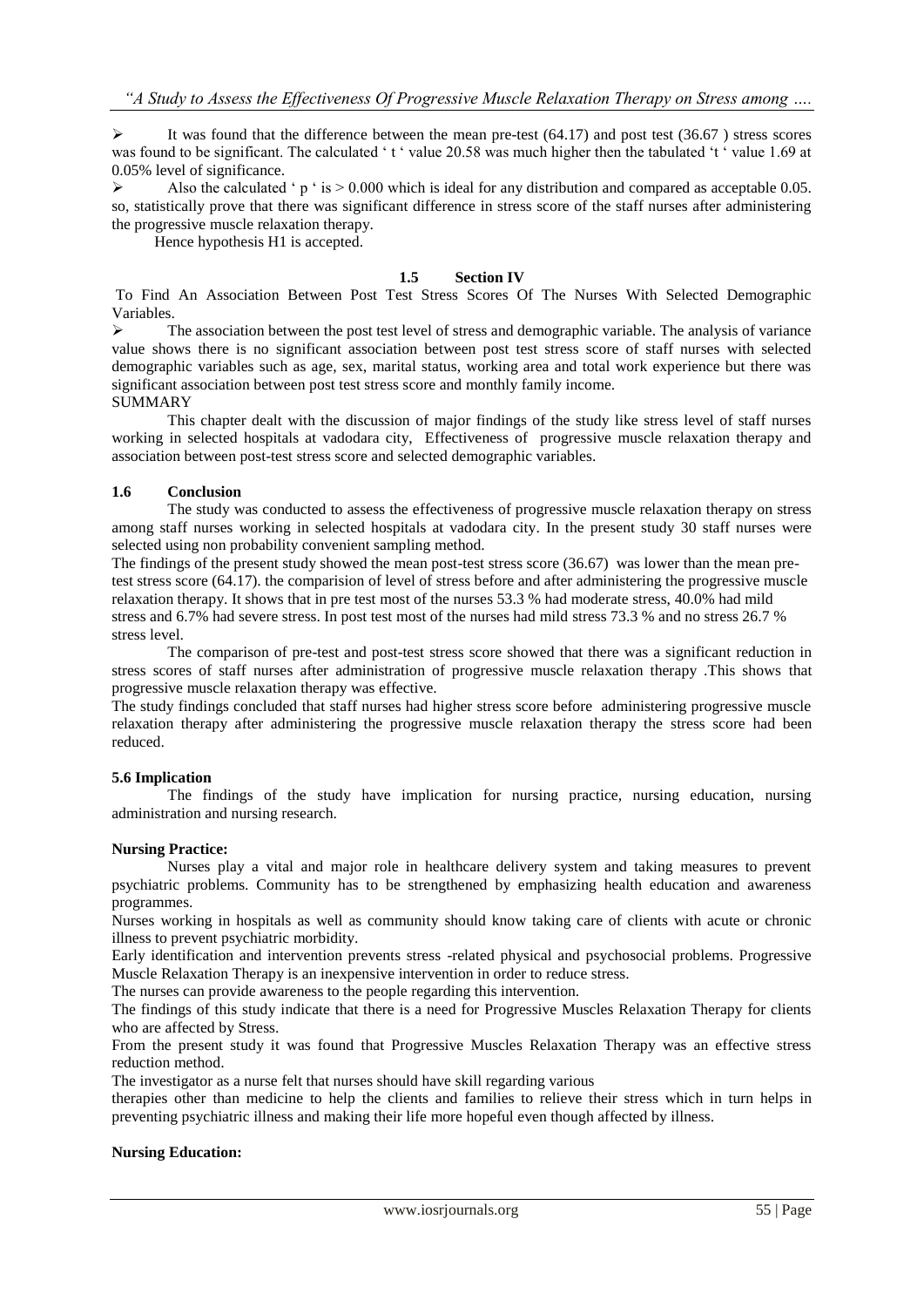The healthcare delivery system at present gives more emphasis on preventive rather than curative aspect. The study also implies that health personnel have to be aware of the various methods of stress reduction for prevention of stress rather than giving medicines. The established effectiveness of Progressive Muscles Relaxation Therapy can be used to teach as a stress reduction method to student nurses, patients, and caregivers of clients. Nursing students should be trained to acquire skill in assessing the stress of clients in different settings and to intervene with the appropriate literature so that they can be prevented from taking anti depressive other medicines to relieve their stress. Today's nurses are extending their role to different areas other than caring for the sick in hospitals. Many nurse practitioners are interested in independent interventions. The Progressive Muscles Relaxation Therapy is an independent intervention which can be used by nurses according to the needs of the client.

## **Nursing Research:**

Usage of Progressive Muscles Relaxation Therapy in clinical practice is relatively an unexplored area as far as India is concerned. Many more research studies could be done to assess the efficacy of this highly feasible and less expensive therapy in various other conditions and settings. The present study is just an initial attempt and it will encourage and motivate health personnel to do many more research studies in this area. The researchers can also explore similar therapies which increase the self-confidence and self-worth of sample. Future investigators can use the findings and the methodology as reference material.

## **Nursing Administration:**

The administrative nursing can also provide training of Progressive Muscles Relaxation Therapy for staff nurses, student nurses, and other allied profession. The nurse authors should take a keen interest in Progressive Muscles Relaxation Therapy for the effective use in various areas like clinical practice, community, and home

Health care.

#### **Recommendations For Further Study:**

The study can be conducted for larger sample size which will facilitate more reliable result.

 $\triangleright$  A similar study can be conducted in different settings.

 $\triangleright$  The experimental study can be conducted to find out the effectiveness of Progressive Muscles Relaxation Therapy on stress among caregivers of mentally ill patient.

 $\triangleright$  The effectiveness of Progressive Muscles Relaxation Therapy in reducing stress among cancer patients admitted in hospitals.

A similar study can be conducted to find out the Stress and coping strategies of hospice nursing.

 $\triangleright$  A comparative study can be conducted to find out the level of stress among staff nurses working in the selected government and private hospitals.

 $\triangleright$  A similar study can be done with large sample size.

 A similar study can be conducted to find out the level of stress among staff nurses working in the Mental Health Hospitals and General Hospitals.

## **VI. Summary**

Ability is what you are capable of doing, Motivation determines what to do, Attitude determines how well you do it…..

– Lun Heltz

 An evaluative research approach was used to determine the effectiveness of Progressive Muscle Relaxation Therapy on stress among staff nurses working in selected hospitals at vadodara city.

## **Objectives:**

The objectives of the study were,

 $\triangleright$  To assess the pre-test and post-test level of stress among staff nurses working in selected hospitals at vadodara city.

 To evaluate the effectiveness of the Progressive Muscles Relaxation Therapy on level of stress among staff nurses working in the selected Hospitals at vadodara city.

 $\triangleright$  To find out the association between the post test stress score with selected demographic variables.

## **Research Hypothesis**

H1 – there will be significant difference in the level of stress before and after administering Progressive Muscle Relaxation Therapy among staff nurses working in selected hospitals at vadodara city.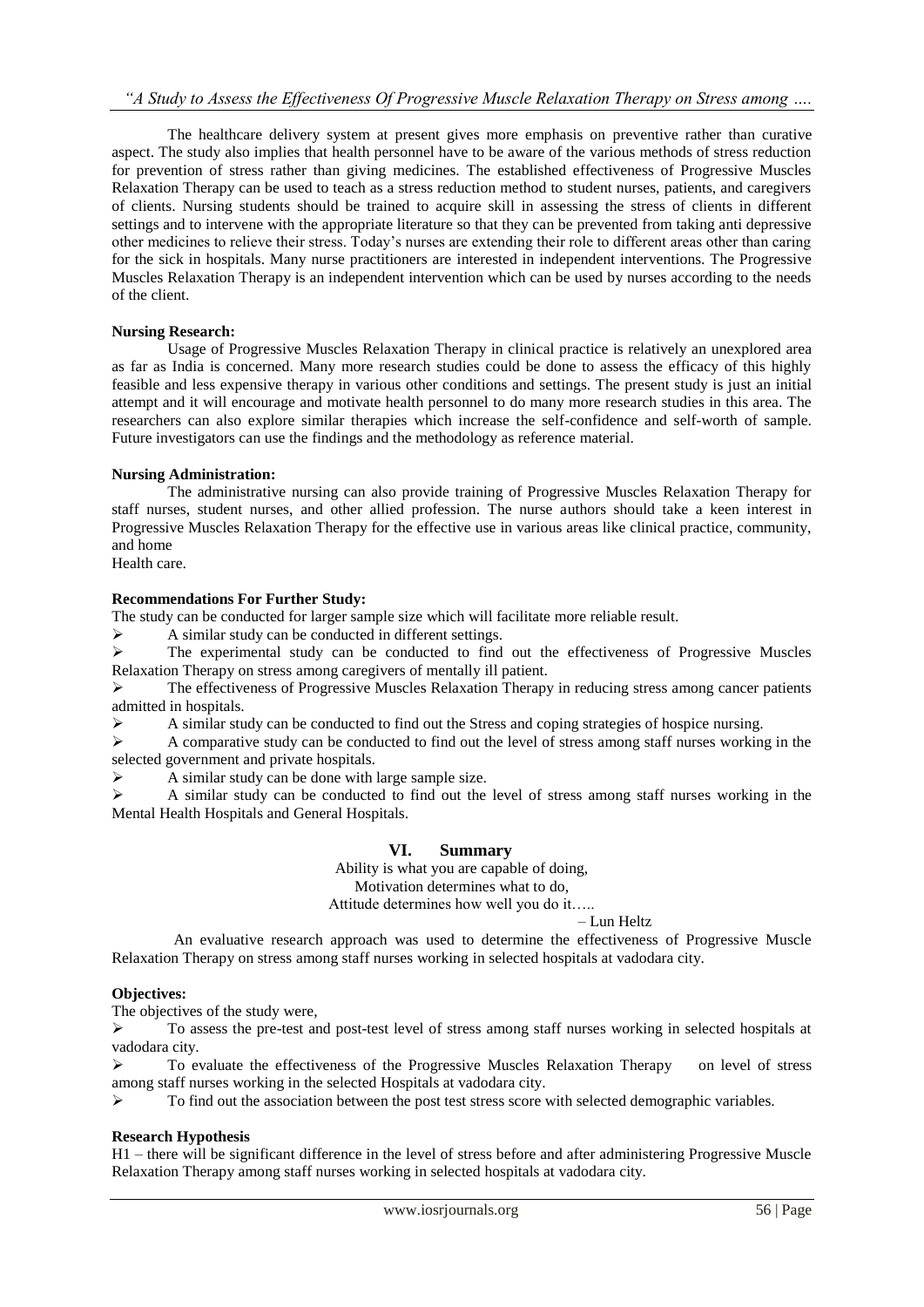H2 – there will be significant association between level of post test stress of staff nurses with the selected demographic variables.

Quantative research approach with pre-experimental design was used and the study was conducted at selected hospitals in vadodara city. The sampling technique used was non - probability convenient sampling. Data collection was done using the baseline Performa, stress assessment rating scale. A pilot study was conducted from 20-10-2013 to 28-10-2013 to assess the feasibility. The investigator obtained written consent from the concerned authority before the study.

The conceptual framework used for this study was based on Ludwing Von Bertanloffy's general system theory model.

Data collection was done from 8-11-2013 to 24-11-2013. Sample of the study was 30 staff nurses. Analysis of the obtained data was planned based on the objective and hypotheses of the study .Both descriptive and inferential statistics were used for data analysis. Descriptive statistics used were frequency, mean, range and standard deviation. The data was also presented graphically. Comparison between the pre-test and post-test scores were obtained by paired't' test. To test the hypotheses the level of significance was set at 0.05 level of significance.

Major findings of the study

- $\triangleright$  Age categories of the respondents have been divided into four different categories. Among all, 40% respondents belong to age category of  $20 - 29$  years of age which is the youngest category. 26.7% respondents belong to the age group of  $30 - 39$  years, while 16.7% from each of the age group of  $40 - 49$ and 50 – above. Table reveals that among the sample of the study majority of them belongs to the younger age group.
- Sex of the respondents have been depicted, which shows that majority of the respondents are female i.e. 76.7% of the total sample size, while the representation of male are only 23.3% in this particular study.
- $\triangleright$  Marital Status of the respondents has been divided into four different categories. Among all, 63.3% respondents are married. 30.0% respondents are unmarried, while 3.3% are widow/ widower. and 3.3% possessing live in relationship
- $\triangleright$  Monthly Family Income (in INR) of the respondents have been depicted, which shows that majority of the respondents are having 15001 and above monthly family income i.e. 11% of the total sample size, while the 10% of the samples are having monthly family income 10001-15000 . the respondents having monthly family income 5001-10000 are 8 % and only 1 % of the total sample is having monthly family income below 5000.
- $\triangleright$  Working Area of the respondents has been divided into four different categories. Among that, 33.3 % respondents working in ICU. Majority of the respondents 50 % are working in ward. while 6.7% are working in casualty and 10 % of the respondents are working in O.T.
- $\triangleright$  Total Work Experience (year ) has been divided into four different categories. Among all majority of the sample are having work experience 5 years and below are 36.7% while 16.7 % of samples are having work experience 6 -10 years. 13.3 % of the samples are having 11 -15 years of work experience and 33.3 % of the samples are having 16 years and above work experience.
- $\triangleright$  The investigator found that during pre tests zero (00%) samples showing no stress, fourteen (46.67%) samples showing mild stress and twelve (40%) samples showing moderate stress and four (13.33 %) samples having severe stress. After administration of progressive muscle relaxation therapy fifteen (50%) samples were showing no stress and twelve (40%) samples showing mild stress and three ( 10 % ) samples showing moderate stress. there is no samples having severe level of stress.
- $\triangleright$  It was found that the difference between the mean pre-test (64.17) and post test (36.67) stress scores was found to be significant. The calculated 't' value 20.58 was much higher then the tabulated 't' value 1.69 at 0.05% level of significance.
- $\triangleright$  Also the calculated 'p ' is  $> 0.000$  which is ideal for any distribution and compared as acceptable 0.05. so, statistically prove that there was significant difference in stress score of the staff nurses after administering the progressive muscle relaxation therapy.
- $\triangleright$  The association between the post test level of stress and demographic variable. The analysis of variance value shows there is no significant association between post test stress score of staff nurses with selected demographic variables such as age, sex, marital status, working area and total work experience but there was significant association between post test stress score and monthly family income.
- The result of the study showed that the progressive muscle relaxation therapy was helpful to lower the stress of staff nurses.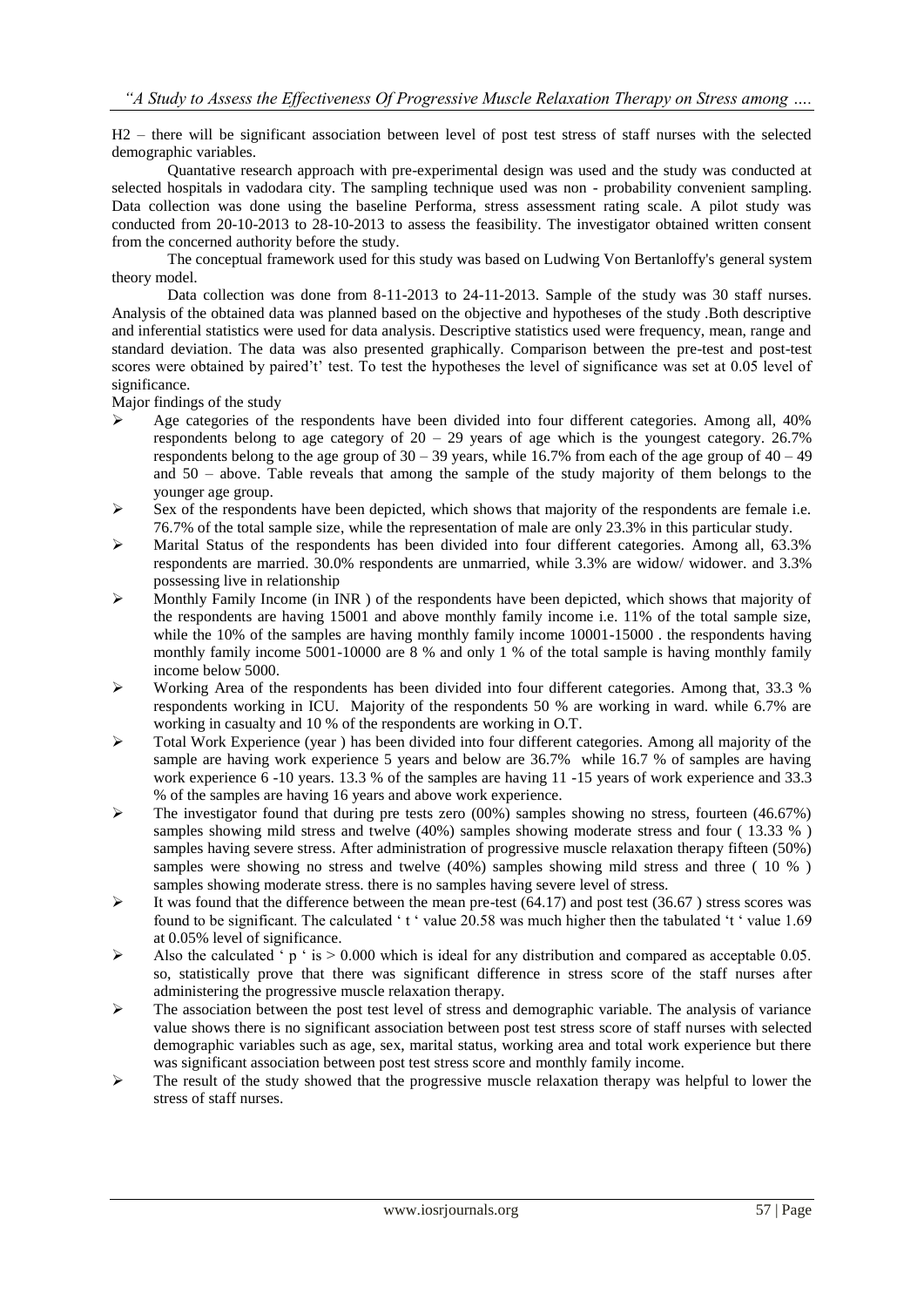#### **References**

- [1]. Beddoe AE, Murphy SO. Does mindfulness decrease stress and foster empathy among nursing students? J Nurs Educ. 2004;43(7):305–12. [\[PubMed\]](http://www.ncbi.nlm.nih.gov/pubmed/15303583)
- [2]. Taghavi Larijani T, Ramezani Badr F, Khatoni A, Monjamed Z. Comparison of stressors in the final year students of nursing and midwifery selected University of Tehran. Journal of Nursing and Midwifery, Tehran University of Medical Sciences (Hayat) 2007;13(2):61–70.
- [3]. Abazari F, Abaszadeh A, Arab M. Evaluation and sources of stress in nursing students. Journal of Medical Education Development steps. 2004;1(1):23–31.
- [4]. Shipton SP. The process of seeking stress-care: coping as experienced by senior baccalaureate nursing students in response to appraised clinical stress. J Nurs Educ. 2002;41(6):243-56. [\[PubMed\]](http://www.ncbi.nlm.nih.gov/pubmed/12096773)
- [5]. Gammon J, Morgan-Samuel H. A study to ascertain the effect of structured student tutorial support on student stress, self-esteem and coping. Nurse Educ Pract. 2005;5(3):161–171. [\[PubMed\]](http://www.ncbi.nlm.nih.gov/pubmed/19038195)
- [6]. Ryan ME TR. Concerns, values, stress, coping, health and educational outcomes of college students who studied abroad. International Journal of Intercultural Relations. 2000;24(2000):409–35.
- [7]. Akochekian Sh, Rohafza HR, Hasanzadeh A, Mohammad Shrifi H. Associated with social support coping strategies in a psychiatric ward nurses. Journal of Medical SciencesGilan. 2008;18(69):41–6.
- [8]. Dehghan Nayeri N, Adib Hajbagheri M. Stress relaxation effect on quality of life and resident students in student dormitories. Journal - Research Feyz. 2006;10(2):50–70.
- [9]. Forozandeh N, Delaram M. Effect of cognitive behavioral therapy on coping methods non-medical student university of medical sciences. Shahre Kord University of Medical Sciences Journal. 2003;5(3):26–34.
- [10]. Kaviani H, Pournaseh M, Sayadlou S, Mohammadi MR. Effectiveness of stress management training in reducing anxiety and depression, participants in class exam. New Journal of Cognitive Sciences. 2007;8(2):61–8.
- [11]. Eby L, Brown NJ. mental health nursing care. In: Elder R, Evans K, Nizette D, editors. psychiatric and mental health nursing. Sydney: Elsevier, Mosby; 2009. p. 68.
- [12]. Daubenmier JJ, Weidner G, Sumner MD, Mendell N, Merritt-Worden T, Studley J, et al. The contribution of changes in diet, exercise, and stress management to changes in coronary risk in women and men in the multisite cardiac lifestyle intervention program. Ann Behav Med. 2007;33(1):57–68. [\[PubMed\]](http://www.ncbi.nlm.nih.gov/pubmed/17291171)
- [13]. Edwards D, Burnard P, Ben Hannigan MA, Copper L, Adams J, JuggessurT et al. Clinical supervision and burnout: the influence of clinicalsupervision for community mental health nurses. J Clin Nurs.2006;15(8):1007-15.
- [14]. Ibrahim Humaida, "Relationship between Stress and Psychosomatic Complaints among Nurses in Tabarjal Hospital," Open Journal of Medical Psychology, Vol.1 No. 3, 2012, pp.15-19. doi:10.4236/ojmp13003. 2012
- [15]. Karick H et al. An evidence-based empirical study. The role of stress and level of burnout in job performance among nurses on Nigerian nurses.September 2011 Available from: ProQuest Dissertations;2011
- [16]. [.http://www.camcommons.org/progressive-muscle-relaxation-as-an-evidence-based-cam-treatment.html](http://www.camcommons.org/progressive-muscle-relaxation-as-an-evidence-based-cam-treatment.html)
- [17]. Cathy Wong. Health's Disease and Condition Medical Review Board, February 17, 2011; Available from: About.com/ http:altmedicine.about.com - old-treatments/remedies-a-benefits-ofprogressive-muscle-relaxation.htm, About.com.
- [18]. .http://www.indianjournals.com/ijor.aspx?target=ijor:ijone&volume=5&issue=2&article=036
- [19]. .LudwigVonBertalanffy.GeneralSystemTheory.Available from:http://webhostinggeeks.com/science/ludwig-von-bertalanffy.
- **[20].** Deependra Singh Kushwah. Descriptive and Exploratory study to assess occupation stress, Dhanwantari Nursing College Bangalore, Karnataka;2011**.**
- [21]. Mr. M. Joy. A comparative study to assess the level of occupational stress among staff nurses working in the day shift with that of night shift in selected hospitals at Mangalore,'' Masood College of Nursing, Mangalore;2011
- [22]. Ningthoujam Monalisa Chanu. A study to assess the effectiveness of structured teaching programme on stress and coping among caregivers of hospitalized patients in a selected psychiatric hospital in Bangalore, RGUHS, Banglore;2011
- [23]. Nirmanmoh Bhatia et al. Occupational Stress amongst nurses from Two Tertiary Care Hospitals in Delhi, India. January 2011, AMJ;3(11)-731-738 Availablefrom:www.amj. com.
- [24]. Beverly J. Myers. Organizational support, perceived social support, and intent to turnover among psychiatric nurses;2006. Available from: Udini ProQuest LLC
- [25]. Hsu HY, Chen SH, Job stress, achievement motivation and occupational burnout among nurses Journal Taiwan Nurses. 2010 May [Cited 2010, Jul 6] Available from:e-pub1592-601
- [26]. Urmila Rani Srivastava. Shift Work Related to Stress, Health and Mood States. Department of Psychology, Banaras University, Varanasi, India. Email:urbhu\_24@yahoo.co.in
- [27]. Eleni Moustaka, Sources and effects of Work-related stress in nursing. Health Science Journal. 2010-volume-4(4). Availablefrom:
- [28]. E-mail[: emoustaka73@yahoo.com](mailto:emoustaka73@yahoo.com)
- [29]. Kane PP. Stress causing psychosomatic illness among nurses; IndianJournal of Occupational Env. Medicine;2009;Apr;13-1- 28-32.
- [30]. Christopher Sudhaker. Job Stress, Coping Strategies and the Job Quality Index of Nurses Working In Selected Multi Specialty Hospitals at Mangalore. December 2009. Available from:http//www.pubmaid.in.com[56832189]
- [31]. Dr MI Nor Azlin. A descriptive study aimed to prevalence of stress and coping mechanism among staff nurses in the Intensive Care Unit at Kebangsaan, Malaysia.University Kebangsaan, Malaysia Medical Centre, 56000 Kuala Lumpur. [Tel:03-91455949,Fax;603-](Tel:03-91455949,Fax;603-91738946.2006) [91738946.2006;](Tel:03-91455949,Fax;603-91738946.2006)
- [32]. Availablefrom:www.hukm.ukm.my/azlin.com
- [33]. Richard A. White, Perceived stressors, coping strategies, and burnout pertaining to psychiatric nurse working on locked psychiatric units. Masters ThesesandDoctoralDissertations.2006;Paper-84[. http://commons.emich.edu/theses/2006\(84\)](http://commons.emich.edu/theses/2006(84))
- [34]. Atish Taukari and Tanmay Bhattacharya, Occupational Stress and Coping among Nurses; Department of Humanities and Social Sciences, Indian Institute of Technology Mumbai 400 076 Available from[: www.iitindia.org](http://www.iitindia.org/)
- [35]. Purvi J. Parikh et al, "Occupational Stress and Coping among Nurses" Department of Humanities and Social Sciences, Indian Institute of Technology, Bombay, Powai, Mumbai.
- [36]. http://move2wellness.com/relaxation-technique-3-progressive-muscle-relaxation-for-stress-relief/
- [37]. Nayak H K, And Tiwari H. et al. Prevalence and pattern of stress relaxation practices in Ahmedabad. A cross-sectional study International Journal of Yoga, online Year: 2011;-Volume:4(2)-87- 92.[cited 2012 June25]; Available from:
- [38]. [www.internationaljournalofyoga\[4\(2\):2012.](http://www.internationaljournalofyoga[4(2):2012/)
- [39]. <http://www.hsj.gr/volume5/issue2/521.pdf>
- [40]. Gregory E. Harris. Relaxation Techniques; Adult Literacy and Learning Disabilities: Best Practices for Success, University of Calgary, Division of Applied Psychology;2010-Section 10